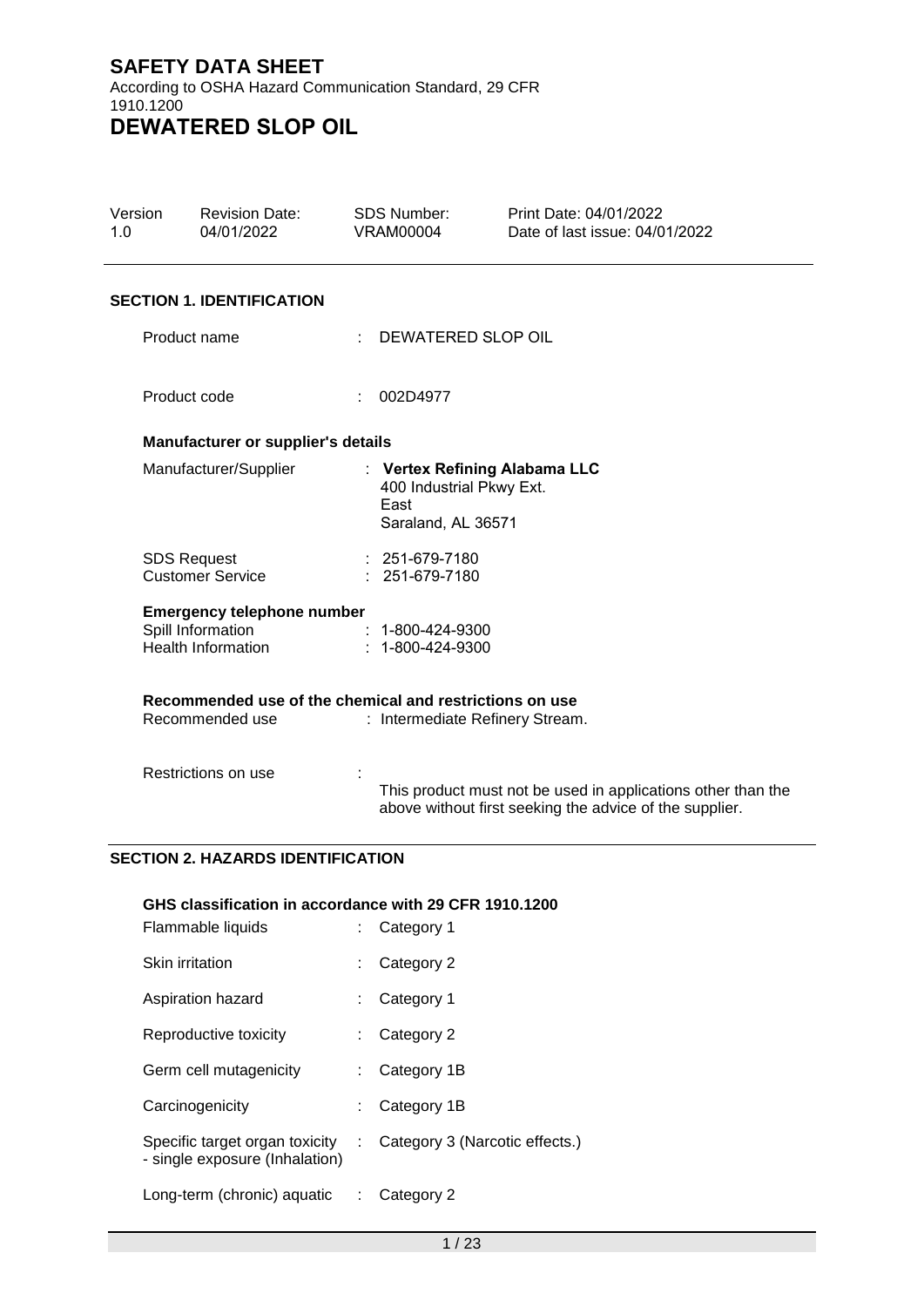According to OSHA Hazard Communication Standard, 29 CFR 1910.1200 **DEWATERED SLOP OIL**

| Version<br>1.0 | <b>Revision Date:</b><br>04/01/2022            | <b>SDS Number:</b><br><b>VRAM00004</b>                                                                | Print Date: 04/01/2022<br>Date of last issue: 04/01/2022                                                                                                                                                                                                                                                                                                                                                                                                                                                                                                                                                                                                                                                    |
|----------------|------------------------------------------------|-------------------------------------------------------------------------------------------------------|-------------------------------------------------------------------------------------------------------------------------------------------------------------------------------------------------------------------------------------------------------------------------------------------------------------------------------------------------------------------------------------------------------------------------------------------------------------------------------------------------------------------------------------------------------------------------------------------------------------------------------------------------------------------------------------------------------------|
| hazard         |                                                |                                                                                                       |                                                                                                                                                                                                                                                                                                                                                                                                                                                                                                                                                                                                                                                                                                             |
|                | <b>GHS label elements</b><br>Hazard pictograms |                                                                                                       |                                                                                                                                                                                                                                                                                                                                                                                                                                                                                                                                                                                                                                                                                                             |
|                | Signal word                                    | Danger                                                                                                |                                                                                                                                                                                                                                                                                                                                                                                                                                                                                                                                                                                                                                                                                                             |
|                | <b>Hazard statements</b>                       | PHYSICAL HAZARDS:<br><b>HEALTH HAZARDS:</b><br>H315 Causes skin irritation.<br>H350 May cause cancer. | H224 Extremely flammable liquid and vapour.<br>H304 May be fatal if swallowed and enters airways.<br>H361 Suspected of damaging fertility or the unborn child.<br>H340 May cause genetic defects if inhaled.<br>H336 May cause drowsiness or dizziness.<br><b>ENVIRONMENTAL HAZARDS:</b><br>H411 Toxic to aquatic life with long lasting effects.                                                                                                                                                                                                                                                                                                                                                           |
|                | Precautionary statements                       | <b>Prevention:</b><br>stood.<br>No smoking.<br>ment.<br>face protection.                              | P201 + P202 Obtain special instructions before use. Do not<br>handle until all safety precautions have been read and under-<br>P210 Keep away from heat/sparks/open flames/hot surfaces.<br>P240 Ground/bond container and receiving equipment.<br>P241 Use explosion-proof electrical/ ventilating/ lighting equip-<br>P242 Use only non-sparking tools.<br>P243 Take precautionary measures against static discharge.<br>P261 Avoid breathing dust/ fume/ gas/ mist/ vapours/ spray.<br>P264 Wash hands thoroughly after handling.<br>P271 Use only outdoors or in a well-ventilated area.<br>P273 Avoid release to the environment.<br>P280 Wear protective gloves/ protective clothing/ eye protection/ |
|                |                                                | <b>Response:</b><br>CENTER/doctor.<br>shower.                                                         | P301 + P310 IF SWALLOWED: Immediately call a POISON<br>P302 + P352 IF ON SKIN: Wash with plenty of water and soap.<br>P303 + P361 + P353 IF ON SKIN (or hair): Remove/ Take off<br>immediately all contaminated clothing. Rinse skin with water/<br>P304 + P340 IF INHALED: Remove person to fresh air and<br>keep comfortable for breathing.<br>P308 + P313 IF exposed or concerned: Get medical advice/                                                                                                                                                                                                                                                                                                   |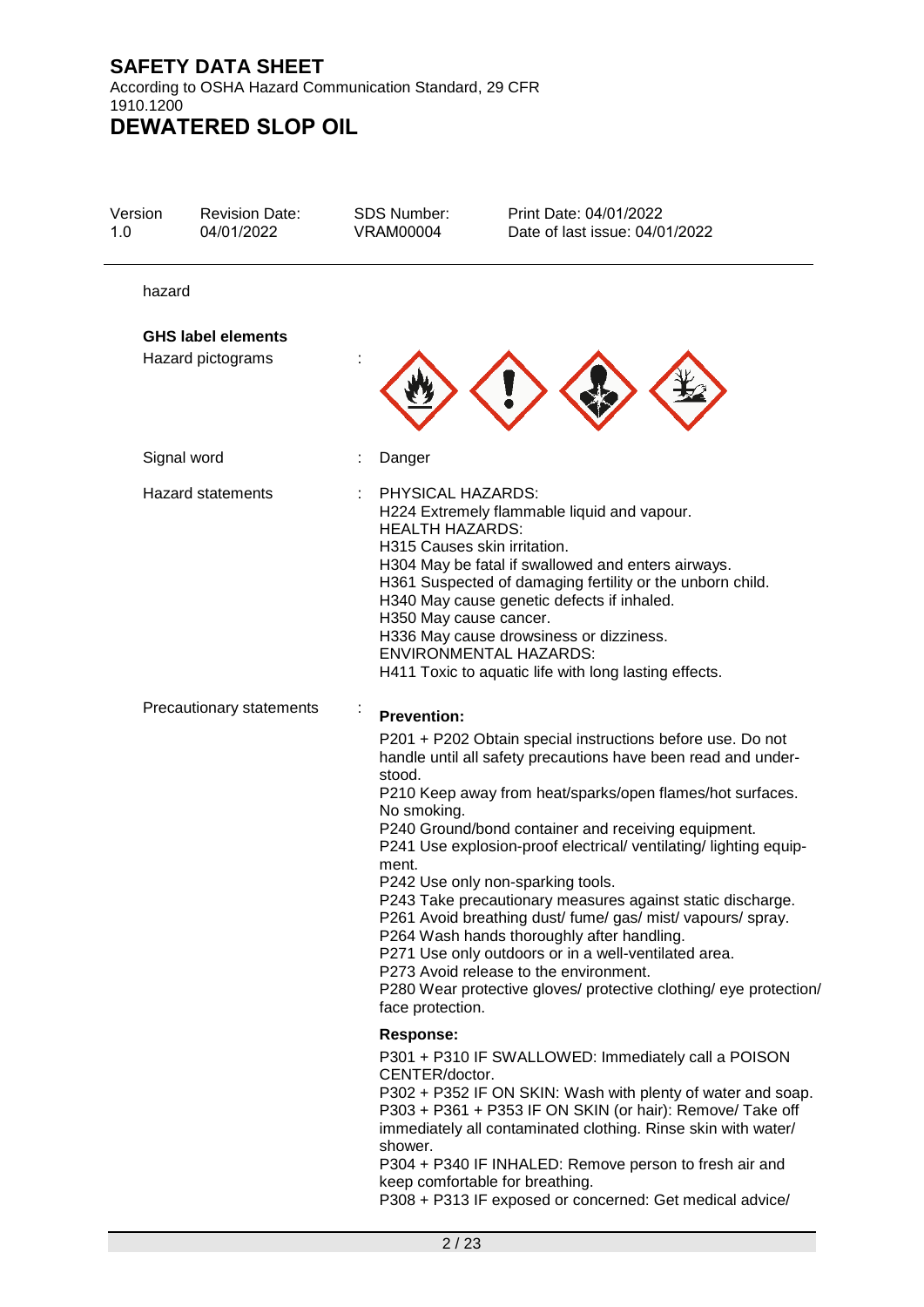According to OSHA Hazard Communication Standard, 29 CFR 1910.1200

**DEWATERED SLOP OIL**

| Version | <b>Revision Date:</b> | SDS Number: | Print Date: 04/01/2022         |
|---------|-----------------------|-------------|--------------------------------|
| 1 O     | 04/01/2022            | VRAM00004   | Date of last issue: 04/01/2022 |

#### attention.

P312 Call a POISON CENTER or doctor/ physician if you feel unwell.

P321 Specific treatment (see supplemental first aid instructions on this label).

P331 Do NOT induce vomiting.

P332 + P313 If skin irritation occurs: Get medical advice/ attention.

P362 + P364 Take off contaminated clothing and wash it before reuse.

P370 + P378 In case of fire: Use appropriate media to extinguish.

#### **Storage:**

P235 Keep cool. P403 + P233 Store in a well-ventilated place. Keep container tightly closed.

P405 Store locked up.

#### **Disposal:**

P501 Dispose of contents and container to appropriate waste site or reclaimer in accordance with local and national regulations.

#### **Other hazards which do not result in classification**

Liquid evaporates quickly and can ignite leading to a flash fire, or an explosion in a confined space.

A component or components of this material may cause cancer.

This product contains benzene which may cause leukaemia (AML - acute myelogenous leukaemia).

This material is a static accumulator.

Even with proper grounding and bonding, this material can still accumulate an electrostatic charge.

If sufficient charge is allowed to accumulate, electrostatic discharge and ignition of flammable airvapour mixtures can occur.

May cause MDS (Myelodysplastic Syndrome).

The classification of this material is based on OSHA HCS 2012 criteria.

#### **SECTION 3. COMPOSITION/INFORMATION ON INGREDIENTS**

#### **Hazardous components**

| Chemical name                       | Synonyms | CAS-No.    | Concentration (% w/w) |
|-------------------------------------|----------|------------|-----------------------|
| Wastes, petroleum<br>Wastes, petro- |          | 68477-26-9 | $>= 95 - 5 = 99$      |
|                                     | leum     |            |                       |
| Water                               |          | 7732-18-5  | $>= 1 - 5$            |

#### **Further information**

Contains:

| ---------        |                              |                                           |
|------------------|------------------------------|-------------------------------------------|
| Chemical name    | <b>Identification number</b> | Concentration [%]                         |
| Hydrogen sulfide | 7783-06-4. 231-977-3         | $\vert \rangle = 0 - \langle = 1 \rangle$ |
|                  |                              |                                           |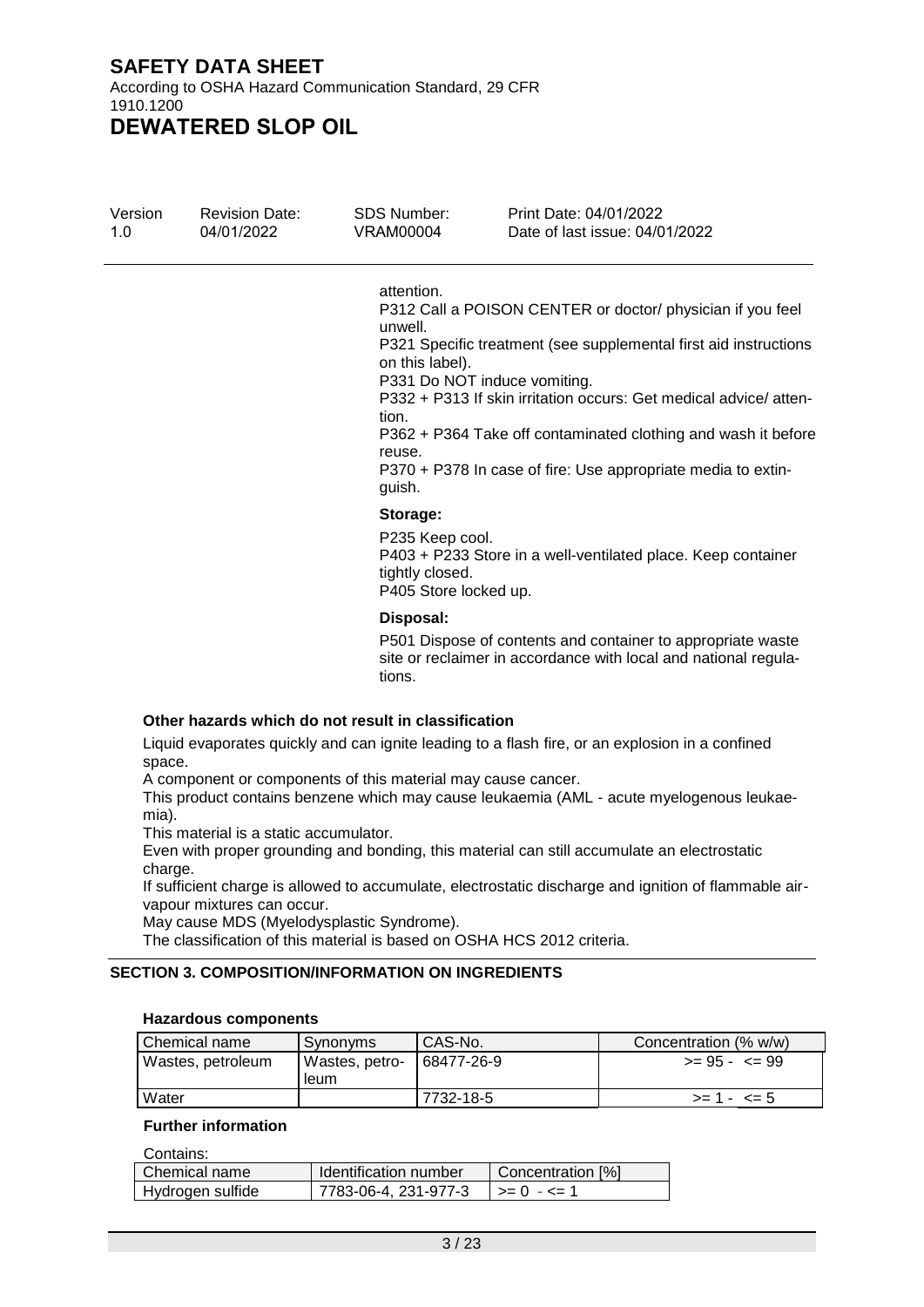1910.1200 **DEWATERED SLOP OIL**

| Version | <b>Revision Date:</b> | SDS Number: | Print Date: 04/01/2022         |
|---------|-----------------------|-------------|--------------------------------|
| 1.0     | 04/01/2022            | VRAM00004   | Date of last issue: 04/01/2022 |

| toluene               | 108-88-3, 203-625-9   | $0 - 15$             |
|-----------------------|-----------------------|----------------------|
| Xylene                | 1330-20-7, 215-535-7  | - 15<br><sup>0</sup> |
| cyclohexane           | 110-82-7, 203-806-2   | $-15$                |
| Ethylbenzene          | 100-41-4, 202-849-4   | - 15<br>0            |
| n-Hexane              | 110-54-3, 203-777-6   | $0 - 15$             |
| Trimethylbenzene (all | 25551-13-7, 247-099-9 | $0 - 15$             |
| isomers)              |                       |                      |
| benzene               | 71-43-2, 200-753-7    | $0 - 15$             |
| cumene                | 98-82-8, 202-704-5    | $0 - 1$              |
| Naphthalene           | 91-20-3, 202-049-5    | $-2$                 |
| Propylene             | 115-07-1, 204-062-1   | -15                  |

#### **SECTION 4. FIRST-AID MEASURES**

| If inhaled                                                        | Remove to fresh air. If rapid recovery does not occur,<br>transport to nearest medical facility for additional treatment.                                                                                                                                                                                                                                                                                                                                                                                                                                                                                                                                                                                                                                                                                                                                          |
|-------------------------------------------------------------------|--------------------------------------------------------------------------------------------------------------------------------------------------------------------------------------------------------------------------------------------------------------------------------------------------------------------------------------------------------------------------------------------------------------------------------------------------------------------------------------------------------------------------------------------------------------------------------------------------------------------------------------------------------------------------------------------------------------------------------------------------------------------------------------------------------------------------------------------------------------------|
| In case of skin contact                                           | Remove contaminated clothing. Immediately flush skin with<br>large amounts of water for at least 15 minutes, and follow by<br>washing with soap and water if available. If redness, swelling,<br>pain and/or blisters occur, transport to the nearest medical<br>facility for additional treatment.                                                                                                                                                                                                                                                                                                                                                                                                                                                                                                                                                                |
| In case of eye contact                                            | Flush eyes with water while holding eyelids open. Rest eyes<br>for 30 minutes. If redness, burning, blurred vision, or swelling<br>persist transport to the nearest medical facility for additional<br>treatment.                                                                                                                                                                                                                                                                                                                                                                                                                                                                                                                                                                                                                                                  |
| If swallowed                                                      | If swallowed, do not induce vomiting: transport to nearest<br>medical facility for additional treatment. If vomiting occurs<br>spontaneously, keep head below hips to prevent aspiration.<br>If any of the following delayed signs and symptoms appear<br>within the next 6 hours, transport to the nearest medical facili-<br>ty: fever greater than 101° F (38.3°C), shortness of breath,<br>chest congestion or continued coughing or wheezing.                                                                                                                                                                                                                                                                                                                                                                                                                 |
| Most important symptoms<br>and effects, both acute and<br>delayed | Skin irritation signs and symptoms may include a burning sen-<br>sation, redness, swelling, and/or blisters.<br>Eye irritation signs and symptoms may include a burning sen-<br>sation and a temporary redness of the eye.<br>If material enters lungs, signs and symptoms may include<br>coughing, choking, wheezing, difficulty in breathing, chest<br>congestion, shortness of breath, and/or fever.<br>The onset of respiratory symptoms may be delayed for sever-<br>al hours after exposure.<br>Breathing of high vapour concentrations may cause central<br>nervous system (CNS) depression resulting in dizziness, light-<br>headedness, headache and nausea.<br>Damage to blood-forming organs may be evidenced by: a)<br>fatigue and anaemia (RBC), b) decreased resistance to infec-<br>tion, and/or excessive bruising and bleeding (platelet effect). |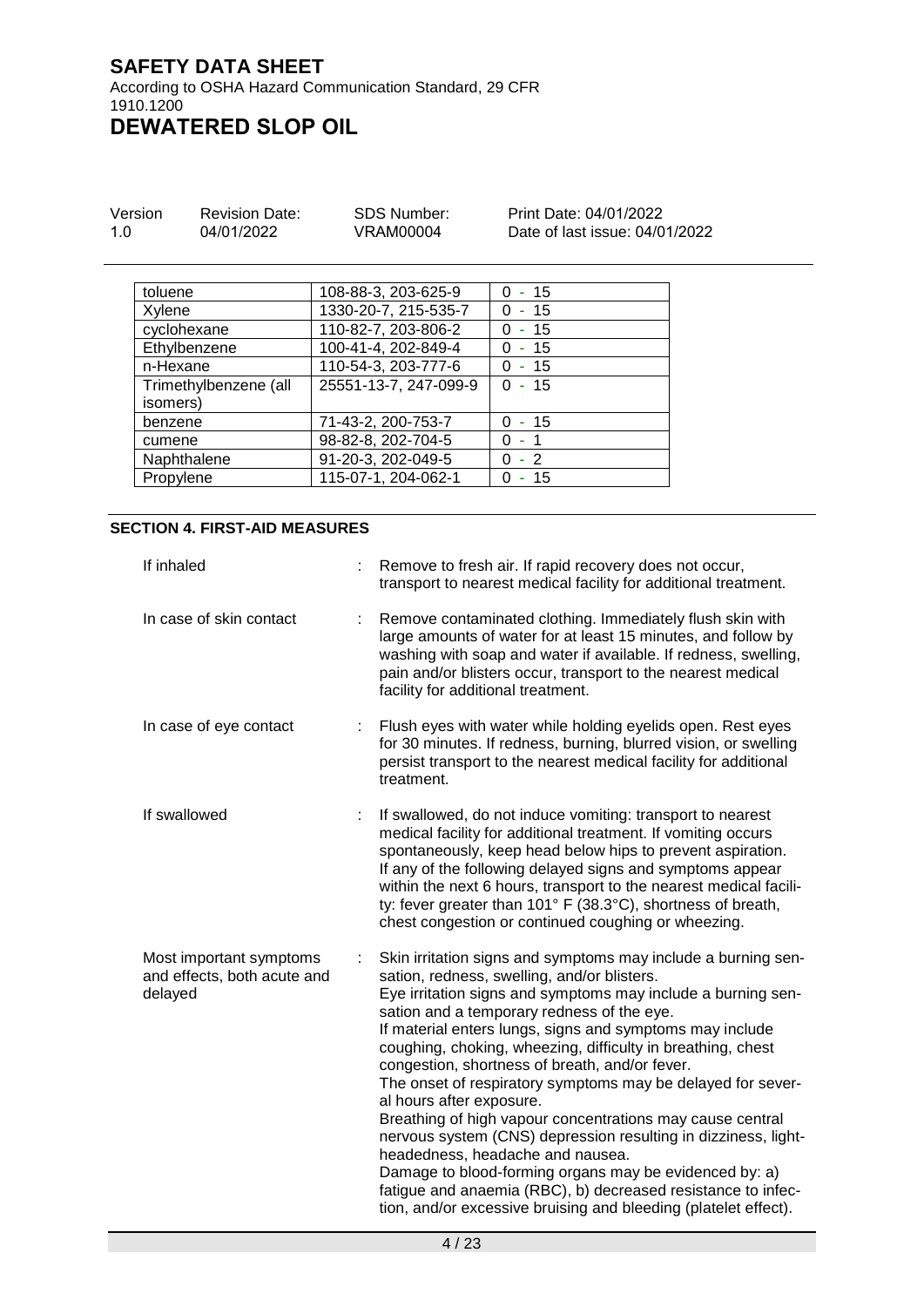Version 1.0 Revision Date: 04/01/2022 SDS Number: VRAM00004 Print Date: 04/01/2022 Date of last issue: 04/01/2022 Auditory system effects may include temporary hearing loss and/or ringing in the ears. Protection of first-aiders : When administering first aid, ensure that you are wearing the appropriate personal protective equipment according to the incident, injury and surroundings. Indication of any immediate medical attention and special treatment needed : Treat symptomatically.

#### **SECTION 5. FIRE-FIGHTING MEASURES**

| Suitable extinguishing media                     | $\sim 20$ | Foam, water spray or fog. Dry chemical powder, carbon diox-<br>ide, sand or earth may be used for small fires only.                                                                                                                                                                                                                                                                                          |
|--------------------------------------------------|-----------|--------------------------------------------------------------------------------------------------------------------------------------------------------------------------------------------------------------------------------------------------------------------------------------------------------------------------------------------------------------------------------------------------------------|
| Unsuitable extinguishing<br>media                |           | Do not use direct water jets on the burning product as they<br>could cause a steam explosion and spread of the fire.<br>Simultaneous use of foam and water on the same surface is<br>to be avoided as water destroys the foam.                                                                                                                                                                               |
| Specific hazards during fire-<br>fighting        | ÷         | Hazardous combustion products may include:<br>A complex mixture of airborne solid and liquid particulates and<br>gases (smoke).<br>Unidentified organic and inorganic compounds.<br>Carbon monoxide may be evolved if incomplete combustion<br>occurs.<br>The vapour is heavier than air, spreads along the ground and<br>distant ignition is possible.<br>Will float and can be reignited on surface water. |
| Specific extinguishing meth-<br>ods              | ÷         | Use extinguishing measures that are appropriate to local cir-<br>cumstances and the surrounding environment.                                                                                                                                                                                                                                                                                                 |
| Further information                              |           | Clear fire area of all non-emergency personnel.<br>If the fire cannot be extinguished the only course of action is<br>to evacuate immediately.<br>Keep adjacent containers cool by spraying with water.<br>If possible remove containers from the danger zone.<br>Contain residual material at affected sites to prevent material<br>from entering drains (sewers), ditches, and waterways.                  |
| Special protective equipment<br>for firefighters |           | Proper protective equipment including chemical resistant<br>gloves are to be worn; chemical resistant suit is indicated if<br>large contact with spilled product is expected. Self-Contained<br>Breathing Apparatus must be worn when approaching a fire in<br>a confined space. Select fire fighter's clothing approved to<br>relevant Standards (e.g. Europe: EN469).                                      |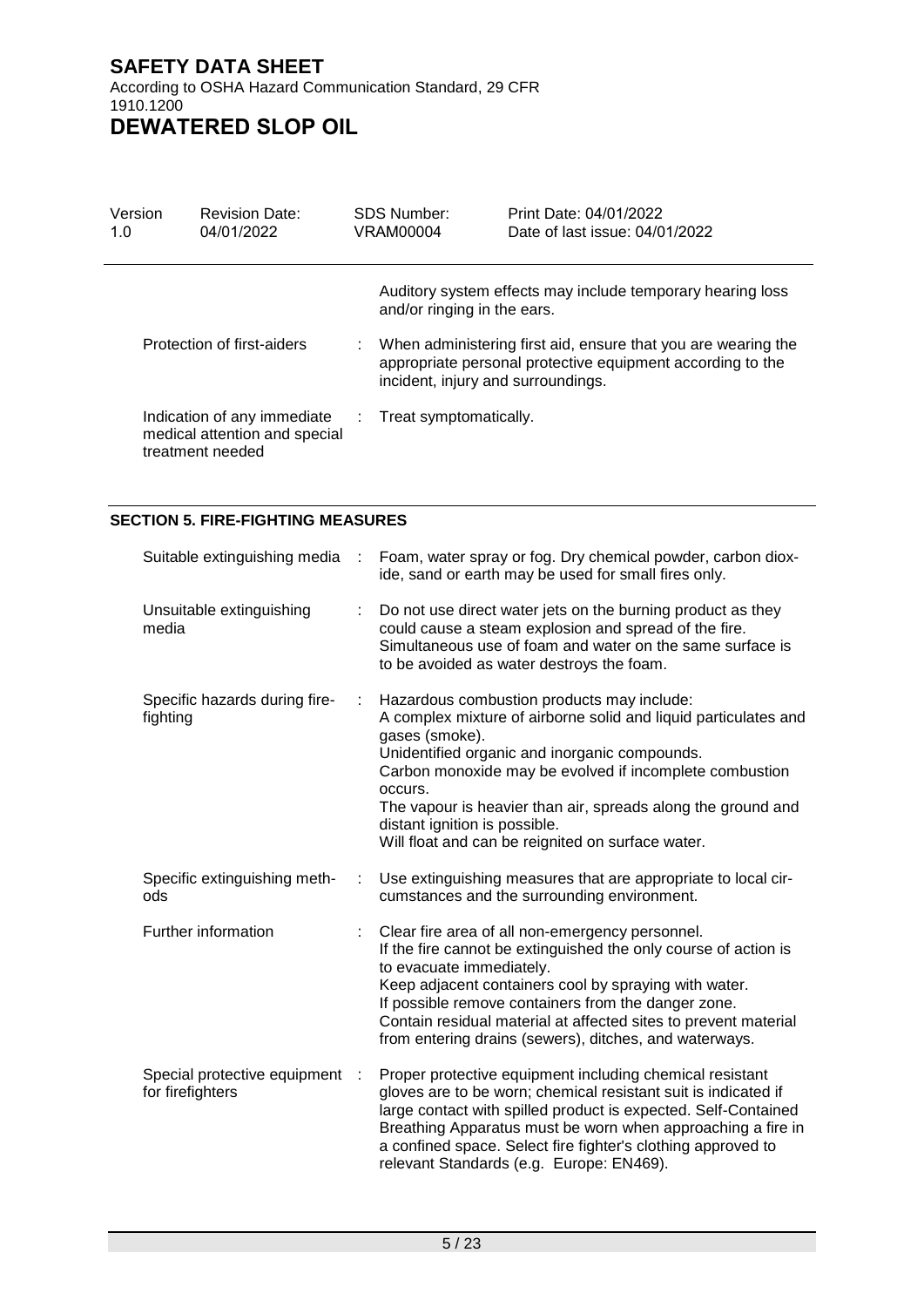VRAM00004

Version 1.0

Revision Date: 04/01/2022

SDS Number: Print Date: 04/01/2022 Date of last issue: 04/01/2022

## **SECTION 6. ACCIDENTAL RELEASE MEASURES**

| Personal precautions, protec-<br>tive equipment and emer-<br>gency procedures |   | Do not breathe fumes, vapour.<br>Do not operate electrical equipment.<br>Shut off leaks, if possible without personal risks. Remove all<br>possible sources of ignition in the surrounding area and evac-<br>uate all personnel. Attempt to disperse the gas or to direct its<br>flow to a safe location for example by using fog sprays. Take<br>precautionary measures against static discharge. Ensure elec-<br>trical continuity by bonding and grounding (earthing) all<br>equipment. Monitor area with combustible gas meter.<br>Vapour can travel for considerable distances both above and<br>below the ground surface. Underground services (drains,<br>pipelines, cable ducts) can provide preferential flow paths.                         |
|-------------------------------------------------------------------------------|---|-------------------------------------------------------------------------------------------------------------------------------------------------------------------------------------------------------------------------------------------------------------------------------------------------------------------------------------------------------------------------------------------------------------------------------------------------------------------------------------------------------------------------------------------------------------------------------------------------------------------------------------------------------------------------------------------------------------------------------------------------------|
| <b>Environmental precautions</b>                                              | ÷ | Take measures to minimise the effects on groundwater.<br>Prevent from spreading or entering into drains, ditches or riv-<br>ers by using sand, earth, or other appropriate barriers.<br>Contain residual material at affected sites to prevent material<br>from entering drains (sewers), ditches, and waterways.                                                                                                                                                                                                                                                                                                                                                                                                                                     |
| Methods and materials for<br>containment and cleaning up                      |   | Take precautionary measures against static discharges.<br>For large liquid spills (> 1 drum), transfer by mechanical<br>means such as vacuum truck to a salvage tank for recovery or<br>safe disposal. Do not flush away residues with water. Retain<br>as contaminated waste. Allow residues to evaporate or soak<br>up with an appropriate absorbent material and dispose of<br>safely. Remove contaminated soil and dispose of safely<br>For small liquid spills (< 1 drum), transfer by mechanical<br>means to a labeled, sealable container for product recovery or<br>safe disposal. Allow residues to evaporate or soak up with an<br>appropriate absorbent material and dispose of safely. Remove<br>contaminated soil and dispose of safely. |
|                                                                               |   | Observe all relevant local and international regulations.<br>Avoid contact with skin, eyes and clothing.<br>Evacuate the area of all non-essential personnel.<br>Ventilate contaminated area thoroughly.<br>If contamination of site occurs remediation may require spe-<br>cialist advice.<br>Ensure electrical continuity by bonding and grounding (earth-<br>ing) all equipment.                                                                                                                                                                                                                                                                                                                                                                   |
| Additional advice                                                             |   | For guidance on selection of personal protective equipment<br>see Chapter 8 of this Safety Data Sheet.<br>Notify authorities if any exposure to the general public or the<br>environment occurs or is likely to occur.<br>For guidance on disposal of spilled material see Chapter 13 of<br>this Safety Data Sheet.<br>Local authorities should be advised if significant spillages<br>cannot be contained.                                                                                                                                                                                                                                                                                                                                           |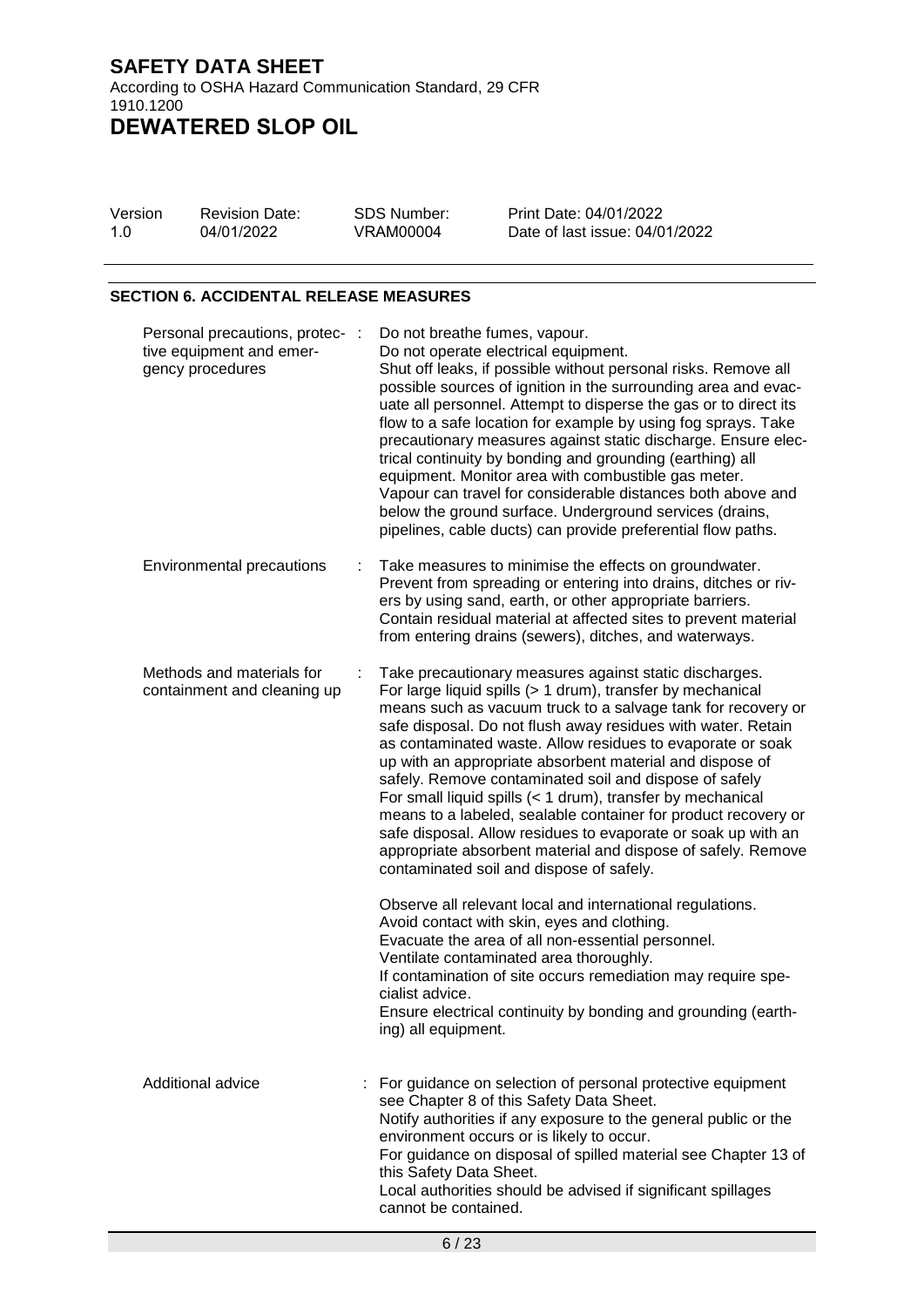| Version<br>1.0 | <b>Revision Date:</b><br>04/01/2022    | <b>SDS Number:</b><br><b>VRAM00004</b>                                                                                                                                                                                                     | Print Date: 04/01/2022<br>Date of last issue: 04/01/2022                                                                                                                                                                                                                                                                                                                                                                                                                                                                                                                                                                                                                                                                                                                                                                                                                     |
|----------------|----------------------------------------|--------------------------------------------------------------------------------------------------------------------------------------------------------------------------------------------------------------------------------------------|------------------------------------------------------------------------------------------------------------------------------------------------------------------------------------------------------------------------------------------------------------------------------------------------------------------------------------------------------------------------------------------------------------------------------------------------------------------------------------------------------------------------------------------------------------------------------------------------------------------------------------------------------------------------------------------------------------------------------------------------------------------------------------------------------------------------------------------------------------------------------|
|                |                                        | Annex 1 Regulation 26.                                                                                                                                                                                                                     | Maritime spillages should be dealt with using a Shipboard Oil<br>Pollution Emergency Plan (SOPEP), as required by MARPOL                                                                                                                                                                                                                                                                                                                                                                                                                                                                                                                                                                                                                                                                                                                                                     |
|                |                                        | (800) 424-8802.<br>8802.                                                                                                                                                                                                                   | U.S. regulations may require reporting releases of this materi-<br>al to the environment which exceed the reportable quantity<br>(refer to Chapter 15) to the National Response Center at<br>Under Section 311 of the Clean Water Act (CWA) this material<br>is considered an oil. As such, spills into surface waters must<br>be reported to the National Response Center at (800) 424-                                                                                                                                                                                                                                                                                                                                                                                                                                                                                     |
|                |                                        |                                                                                                                                                                                                                                            | This material is covered by EPA's Comprehensive Environ-<br>mental Response, Compensation and Liability Act (CERCLA)<br>Petroleum Exclusion. Therefore, releases to the environment<br>may not be reportable under CERCLA.                                                                                                                                                                                                                                                                                                                                                                                                                                                                                                                                                                                                                                                   |
|                | <b>SECTION 7. HANDLING AND STORAGE</b> |                                                                                                                                                                                                                                            |                                                                                                                                                                                                                                                                                                                                                                                                                                                                                                                                                                                                                                                                                                                                                                                                                                                                              |
|                | <b>Technical measures</b>              | Prevent spillages.<br>before operating gasoline pump.<br>laundering.<br>material.                                                                                                                                                          | Avoid breathing of or direct contact with material. Only use in<br>well ventilated areas. Wash thoroughly after handling. For<br>guidance on selection of personal protective equipment see<br>Chapter 8 of this Safety Data Sheet.<br>Do not use as a cleaning solvent or other non-motor fuel uses.<br>Turn off all battery operated portable electronic devices (ex-<br>amples include: cellular phones, pagers and CD players)<br>Contaminated leather articles including shoes cannot be de-<br>contaminated and should be destroyed to prevent reuse.<br>Air-dry contaminated clothing in a well-ventilated area before<br>Use the information in this data sheet as input to a risk as-<br>sessment of local circumstances to help determine appropri-<br>ate controls for safe handling, storage and disposal of this<br>Avoid contact with skin, eyes and clothing. |
|                | Advice on safe handling                | age facilities are followed.<br>When using do not eat or drink.<br>sources. Avoid sparks.<br>Never siphon by mouth.<br>distant ignition is possible.<br>Avoid exposure.<br>vapours, mists or aerosols.<br>rials in order to prevent fires. | Ensure that all local regulations regarding handling and stor-<br>Extinguish any naked flames. Do not smoke. Remove ignition<br>The vapour is heavier than air, spreads along the ground and<br>Use local exhaust ventilation if there is risk of inhalation of<br>Properly dispose of any contaminated rags or cleaning mate-                                                                                                                                                                                                                                                                                                                                                                                                                                                                                                                                               |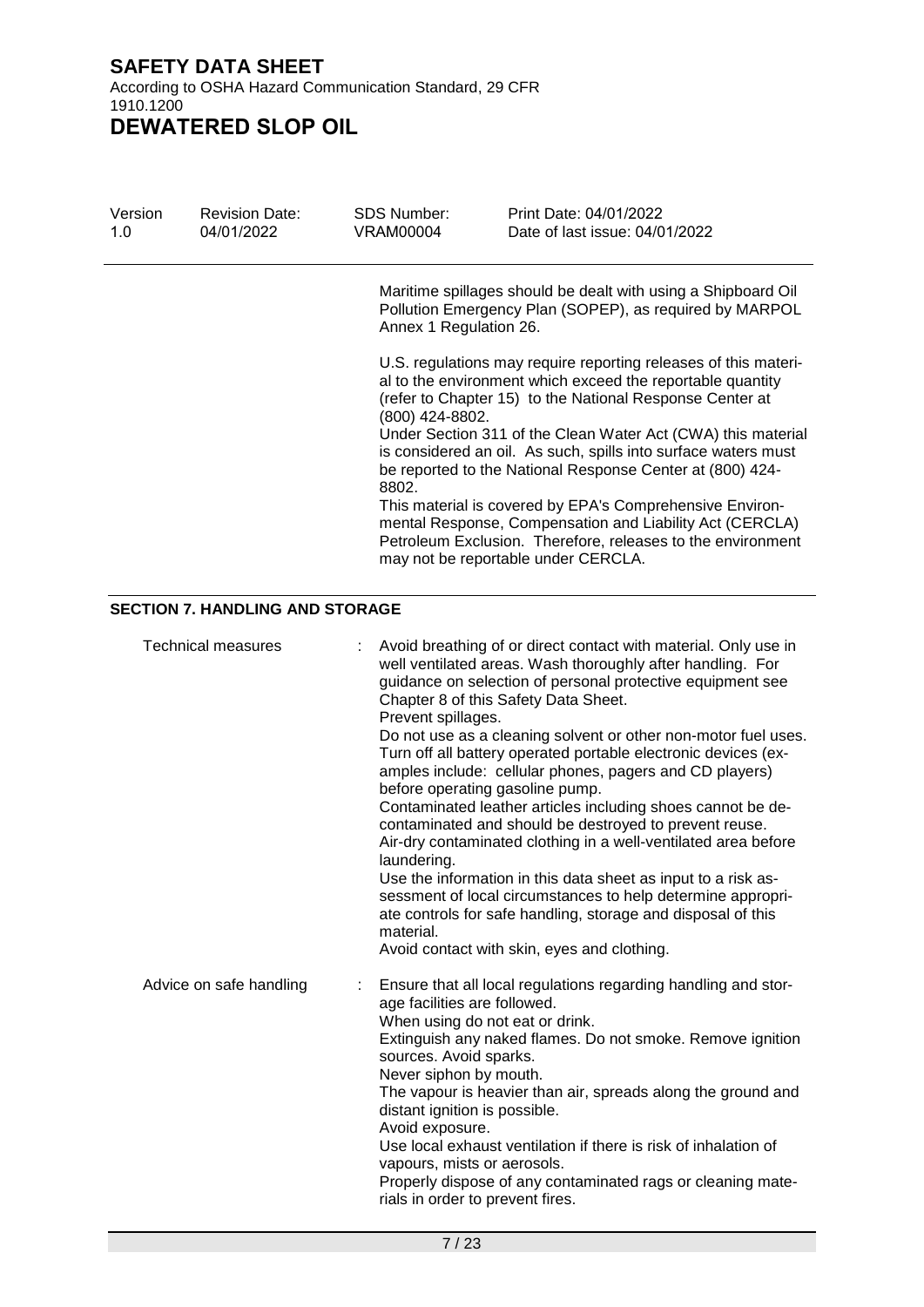| Version<br>1.0          | <b>Revision Date:</b><br>04/01/2022           | <b>SDS Number:</b><br><b>VRAM00004</b>                                                                                                                                                                                                                                                                                                                                                                                                                                                                                                                                                                                                                                                                                                                                                                                                                                                                                                                                                                                                                                                                                                                                                                                                                                   | Print Date: 04/01/2022<br>Date of last issue: 04/01/2022                                                                                                                                                                                                                                                                                                                                                                                                                                                                                                                                                                                                                                                                                                                                        |  |  |  |
|-------------------------|-----------------------------------------------|--------------------------------------------------------------------------------------------------------------------------------------------------------------------------------------------------------------------------------------------------------------------------------------------------------------------------------------------------------------------------------------------------------------------------------------------------------------------------------------------------------------------------------------------------------------------------------------------------------------------------------------------------------------------------------------------------------------------------------------------------------------------------------------------------------------------------------------------------------------------------------------------------------------------------------------------------------------------------------------------------------------------------------------------------------------------------------------------------------------------------------------------------------------------------------------------------------------------------------------------------------------------------|-------------------------------------------------------------------------------------------------------------------------------------------------------------------------------------------------------------------------------------------------------------------------------------------------------------------------------------------------------------------------------------------------------------------------------------------------------------------------------------------------------------------------------------------------------------------------------------------------------------------------------------------------------------------------------------------------------------------------------------------------------------------------------------------------|--|--|--|
|                         | Avoidance of contact                          | Strong oxidising agents.                                                                                                                                                                                                                                                                                                                                                                                                                                                                                                                                                                                                                                                                                                                                                                                                                                                                                                                                                                                                                                                                                                                                                                                                                                                 |                                                                                                                                                                                                                                                                                                                                                                                                                                                                                                                                                                                                                                                                                                                                                                                                 |  |  |  |
| <b>Product Transfer</b> |                                               | Wait 2 minutes after tank filling (for tanks such as those on<br>road tanker vehicles) before opening hatches or manholes.<br>Wait 30 minutes after tank filling (for large storage tanks)<br>before opening hatches or manholes. Even with proper<br>grounding and bonding, this material can still accumulate an<br>electrostatic charge. If sufficient charge is allowed to accumu-<br>late, electrostatic discharge and ignition of flammable air-<br>vapour mixtures can occur. Be aware of handling operations<br>that may give rise to additional hazards that result from the<br>accumulation of static charges. These include but are not<br>limited to pumping (especially turbulent flow), mixing, filtering,<br>splash filling, cleaning and filling of tanks and containers,<br>sampling, switch loading, gauging, vacuum truck operations,<br>and mechanical movements. These activities may lead to<br>static discharge e.g. spark formation. Restrict line velocity<br>during pumping in order to avoid generation of electrostatic<br>discharge $( \leq 1 \text{ m/s}$ until fill pipe submerged to twice its diame-<br>ter, then $\leq$ 7 m/s). Avoid splash filling. Do NOT use com-<br>pressed air for filling, discharging, or handling operations. |                                                                                                                                                                                                                                                                                                                                                                                                                                                                                                                                                                                                                                                                                                                                                                                                 |  |  |  |
|                         | Further information on stor-<br>age stability | Tank storage:<br>÷<br>Keep in a cool place.<br>reduce the risk.<br>ble.                                                                                                                                                                                                                                                                                                                                                                                                                                                                                                                                                                                                                                                                                                                                                                                                                                                                                                                                                                                                                                                                                                                                                                                                  | Tanks must be specifically designed for use with this product.<br>Bulk storage tanks should be diked (bunded).<br>Locate tanks away from heat and other sources of ignition.<br>Cleaning, inspection and maintenance of storage tanks is a<br>specialist operation, which requires the implementation of<br>strict procedures and precautions.<br>Electrostatic charges will be generated during pumping.<br>Electrostatic discharge may cause fire. Ensure electrical con-<br>tinuity by bonding and grounding (earthing) all equipment to<br>The vapours in the head space of the storage vessel may lie<br>in the flammable/explosive range and hence may be flamma-<br>Refer to section 15 for any additional specific legislation cov-<br>ering the packaging and storage of this product. |  |  |  |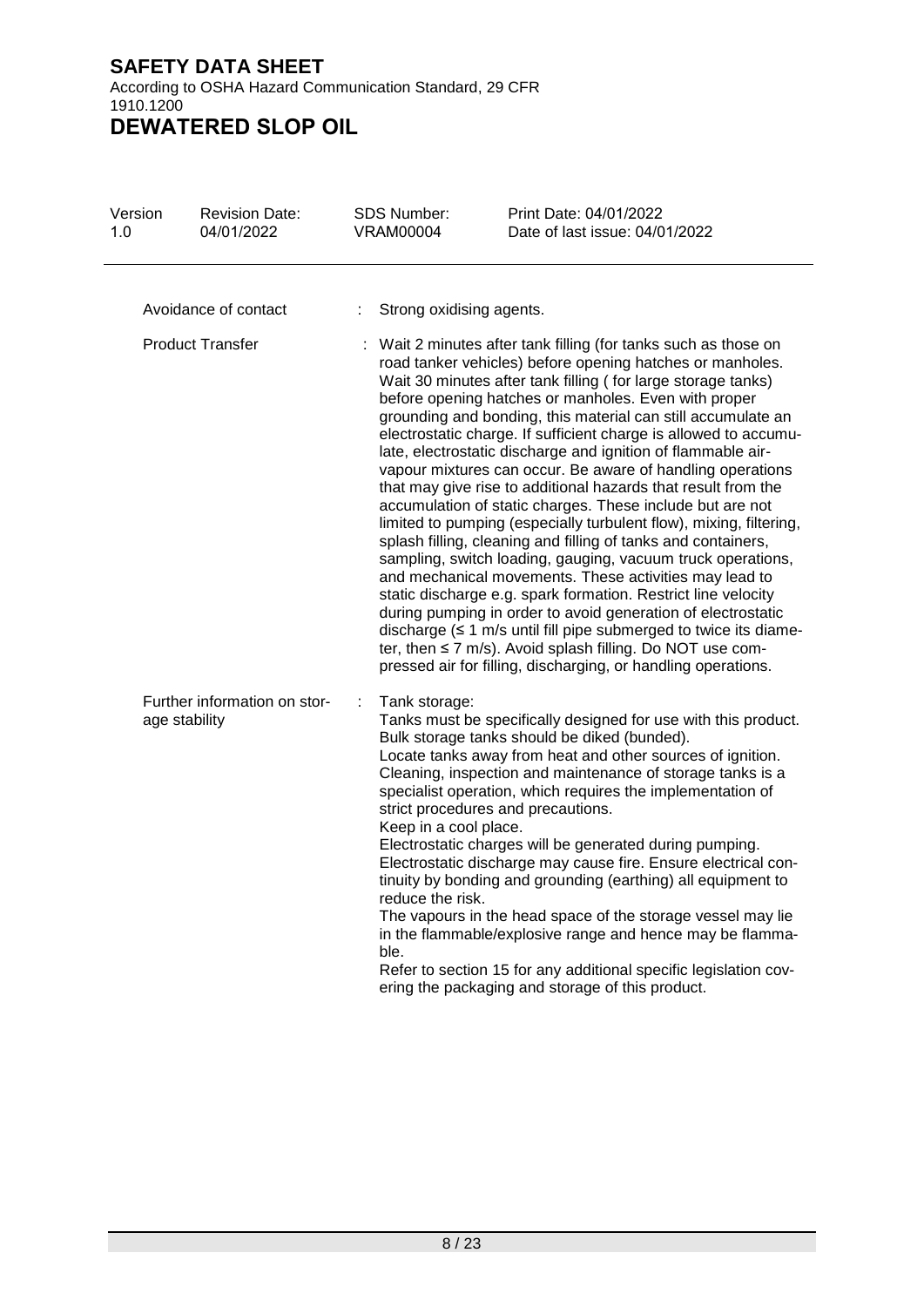| Version<br>1.0     | <b>Revision Date:</b><br>04/01/2022 | SDS Number:<br><b>VRAM00004</b> | Print Date: 04/01/2022<br>Date of last issue: 04/01/2022                                                                                                                                                                                                                                                                                                                                                                                                                                                                                                                                                                                                                                                                                                                                                                                                                                                                                                                                |  |  |  |  |
|--------------------|-------------------------------------|---------------------------------|-----------------------------------------------------------------------------------------------------------------------------------------------------------------------------------------------------------------------------------------------------------------------------------------------------------------------------------------------------------------------------------------------------------------------------------------------------------------------------------------------------------------------------------------------------------------------------------------------------------------------------------------------------------------------------------------------------------------------------------------------------------------------------------------------------------------------------------------------------------------------------------------------------------------------------------------------------------------------------------------|--|--|--|--|
| Packaging material |                                     |                                 | Suitable material: For containers, or container linings use mild<br>steel, stainless steel., Aluminium may also be used for appli-<br>cations where it does not present an unnecessary fire hazard.,<br>Examples of suitable materials are: high density polyethylene<br>(HDPE), polypropylene (PP), and Viton (FKM), which have<br>been specifically tested for compatibility with this product., For<br>container linings, use amine-adduct cured epoxy paint., For<br>seals and gaskets use: graphite, PTFE, Viton A, Viton B.<br>Unsuitable material: Some synthetic materials may be unsuit-<br>able for containers or container linings depending on the ma-<br>terial specification and intended use. Examples of materials to<br>avoid are: natural rubber (NR), nitrile rubber (NBR), ethylene<br>propylene rubber (EPDM), polymethyl methacrylate (PMMA),<br>polystyrene, polyvinyl chloride (PVC), polyisobutylene., How-<br>ever, some may be suitable for glove materials. |  |  |  |  |
|                    | <b>Container Advice</b>             |                                 | Do not cut, drill, grind, weld or perform similar operations on or<br>near containers. Containers, even those that have been emp-<br>tied, can contain explosive vapours.                                                                                                                                                                                                                                                                                                                                                                                                                                                                                                                                                                                                                                                                                                                                                                                                               |  |  |  |  |
|                    | Specific use(s)                     | Not applicable                  |                                                                                                                                                                                                                                                                                                                                                                                                                                                                                                                                                                                                                                                                                                                                                                                                                                                                                                                                                                                         |  |  |  |  |
|                    |                                     | on Static Electricity).         | See additional references that provide safe handling practices<br>for liquids that are determined to be static accumulators:<br>American Petroleum Institute 2003 (Protection Against Igni-<br>tions Arising out of Static, Lightning and Stray Currents) or<br>National Fire Protection Agency 77 (Recommended Practices<br>IEC/TS 60079-32-1: Electrostatic hazards, guidance                                                                                                                                                                                                                                                                                                                                                                                                                                                                                                                                                                                                         |  |  |  |  |

#### **SECTION 8. EXPOSURE CONTROLS AND PERSONAL PROTECTION**

#### **Components with workplace control parameters**

Contains no substances with occupational exposure limit values.

#### **Biological occupational exposure limits**

| Components | CAS-No.  | Control<br>parameters | Biological<br>specimen | Sam-<br>pling<br>time                               | Permissible<br>concentra-<br>tion | <b>Basis</b>        |
|------------|----------|-----------------------|------------------------|-----------------------------------------------------|-----------------------------------|---------------------|
| Toluene    | 108-88-3 | Toluene               | In blood               | Prior to<br>last shift<br>of work-<br>week          | $0.02$ mg/l                       | <b>ACGIH</b><br>BEI |
|            |          | Toluene               | Urine                  | End of<br>shift (As<br>soon as<br>possible<br>after | $0.03$ mg/l                       | <b>ACGIH</b><br>BEI |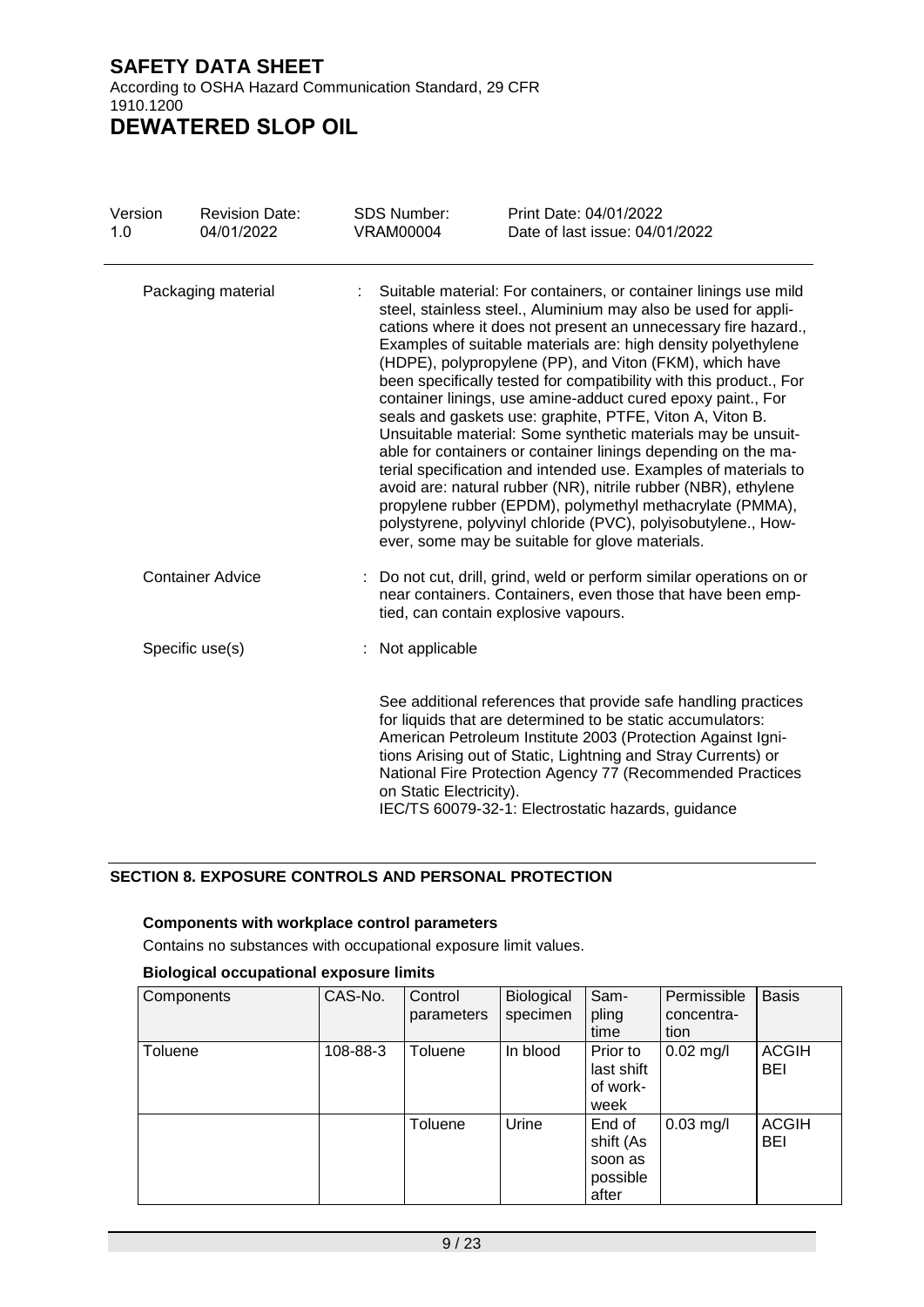According to OSHA Hazard Communication Standard, 29 CFR 1910.1200 **DEWATERED SLOP OIL**

| Version | Re  |
|---------|-----|
| 1.0     | 04/ |

vision Date: 04/01/2022

SDS Number: VRAM00004

Print Date: 04/01/2022 Date of last issue: 04/01/2022

|              |                |                                                              |       | exposure<br>ceases)                                                        |                            |                            |
|--------------|----------------|--------------------------------------------------------------|-------|----------------------------------------------------------------------------|----------------------------|----------------------------|
|              |                | o-Cresol                                                     | Urine | End of<br>shift (As<br>soon as<br>possible<br>after<br>exposure<br>ceases) | $0.3$ mg/g<br>Creatinine   | <b>ACGIH</b><br><b>BEI</b> |
| Xylene       | 1330-20-7      | Methylhip-<br>puric acids                                    | Urine | End of<br>shift (As<br>soon as<br>possible<br>after<br>exposure<br>ceases) | 1.5 $g/g$ cre-<br>atinine  | <b>ACGIH</b><br><b>BEI</b> |
| Ethylbenzene | $100 - 41 - 4$ | Sum of<br>mandelic<br>acid and<br>phenyl gly-<br>oxylic acid | Urine | End of<br>shift (As<br>soon as<br>possible<br>after<br>exposure<br>ceases) | $0.15$ g/g<br>creatinine   | <b>ACGIH</b><br><b>BEI</b> |
|              |                |                                                              |       | End of<br>shift                                                            | $0,15$ g/g<br>creatinine   | <b>ACGIH</b><br><b>BEI</b> |
| n-Hexane     | 110-54-3       | $2,5-$<br>Hexanedi-<br>one                                   | Urine | End of<br>shift at<br>end of<br>work-<br>week                              | $0.4$ mg/l                 | <b>ACGIH</b><br><b>BEI</b> |
| Benzene      | $71 - 43 - 2$  | $S-$<br>Phenylmer-<br>capturic<br>acid                       | Urine | End of<br>shift (As<br>soon as<br>possible<br>after<br>exposure<br>ceases) | $25 \mu g/g$<br>creatinine | <b>ACGIH</b><br><b>BEI</b> |
|              |                | t,t-Muconic<br>acid                                          | Urine | End of<br>shift (As<br>soon as<br>possible<br>after<br>exposure<br>ceases) | 500 µg/g<br>creatinine     | <b>ACGIH</b><br><b>BEI</b> |

#### **Monitoring Methods**

Monitoring of the concentration of substances in the breathing zone of workers or in the general workplace may be required to confirm compliance with an OEL and adequacy of exposure controls. For some substances biological monitoring may also be appropriate.

Validated exposure measurement methods should be applied by a competent person and samples analysed by an accredited laboratory.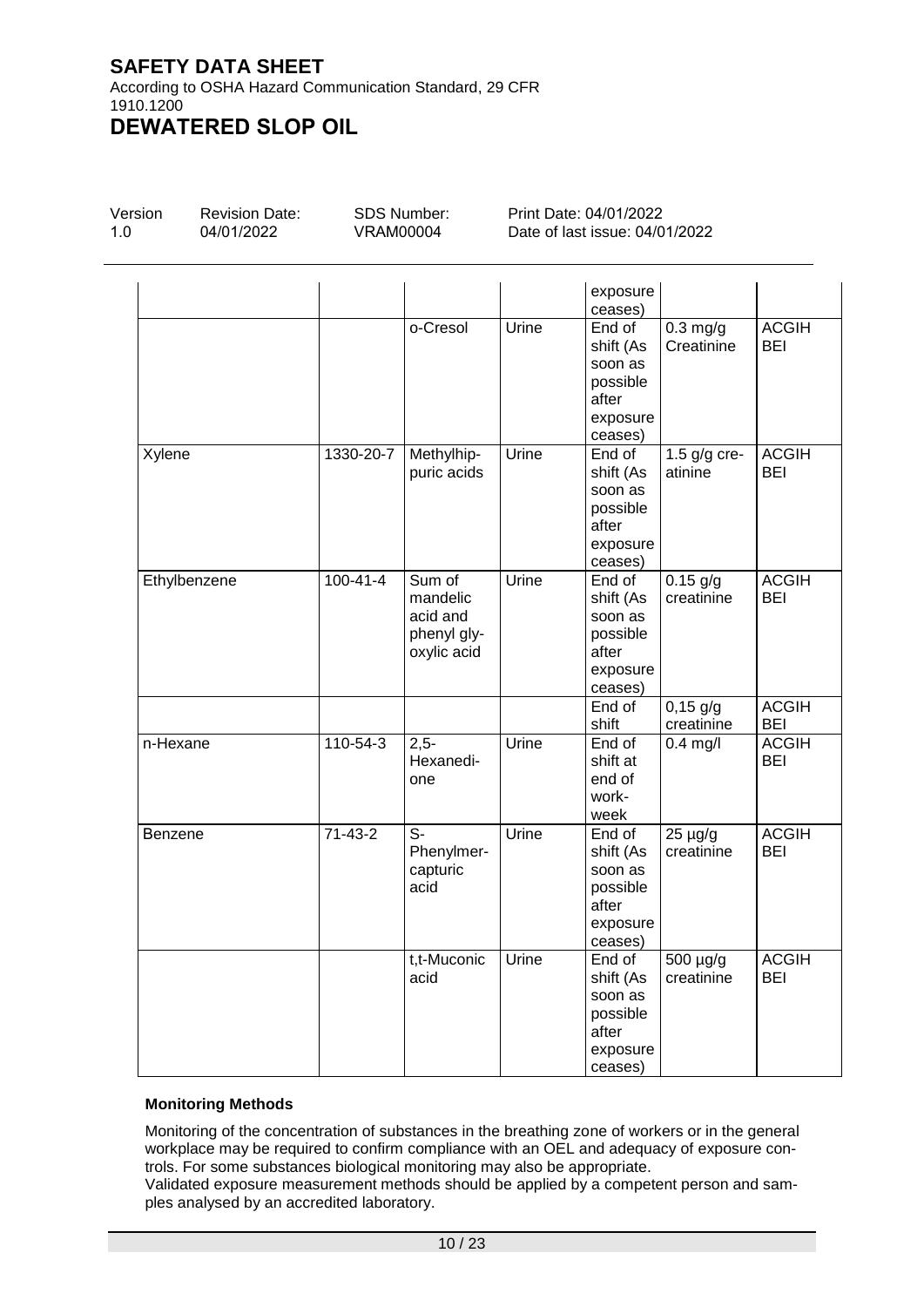| Version | <b>Revision Date:</b> | SDS Number: | Print Date: 04/01/2022         |
|---------|-----------------------|-------------|--------------------------------|
| 1.0     | 04/01/2022            | VRAM00004   | Date of last issue: 04/01/2022 |

Examples of sources of recommended exposure measurement methods are given below or contact the supplier. Further national methods may be available.

National Institute of Occupational Safety and Health (NIOSH), USA: Manual of Analytical Methods http://www.cdc.gov/niosh/

Occupational Safety and Health Administration (OSHA), USA: Sampling and Analytical Methods http://www.osha.gov/

Health and Safety Executive (HSE), UK: Methods for the Determination of Hazardous Substances http://www.hse.gov.uk/

Institut für Arbeitsschutz Deutschen Gesetzlichen Unfallversicherung (IFA) , Germany http://www.dguv.de/inhalt/index.jsp

L'Institut National de Recherche et de Securité, (INRS), France http://www.inrs.fr/accueil

**Engineering measures** : The level of protection and types of controls necessary will vary depending upon potential exposure conditions. Select controls based on a risk assessment of local circumstances. Appropriate measures include: Use sealed systems as far as possible.

Adequate explosion-proof ventilation to control airborne concentrations below the exposure guidelines/limits.

Local exhaust ventilation is recommended.

Eye washes and showers for emergency use.

Prevent unauthorised persons entering the zone.

Firewater monitors and deluge systems are recommended.

General Information:

Consider technical advances and process upgrades (including automation) for the elimination of releases. Minimise exposure using measures such as closed systems, dedicated facilities and suitable general/local exhaust ventilation. Drain down systems and clear transfer lines prior to breaking containment. Clean/flush equipment, where possible, prior to maintenance. Where there is potential for exposure: restrict access to authorised persons; provide specific activity training to operators to minimise exposures; wear suitable gloves and coveralls to prevent skin contamination; wear respiratory protection when there is potential for inhalation; clear up spills immediately and dispose of wastes safely.Ensure safe systems of work or equivalent arrangements are in place to manage risks. Regularly inspect, test and maintain all control measures. Consider the need for risk based health surveillance.

Do not ingest. If swallowed then seek immediate medical assistance.

#### **Personal protective equipment**

Respiratory protection : If engineering controls do not maintain airborne concentrations to a level which is adequate to protect worker health, select respiratory protection equipment suitable for the specific conditions of use and meeting relevant legislation.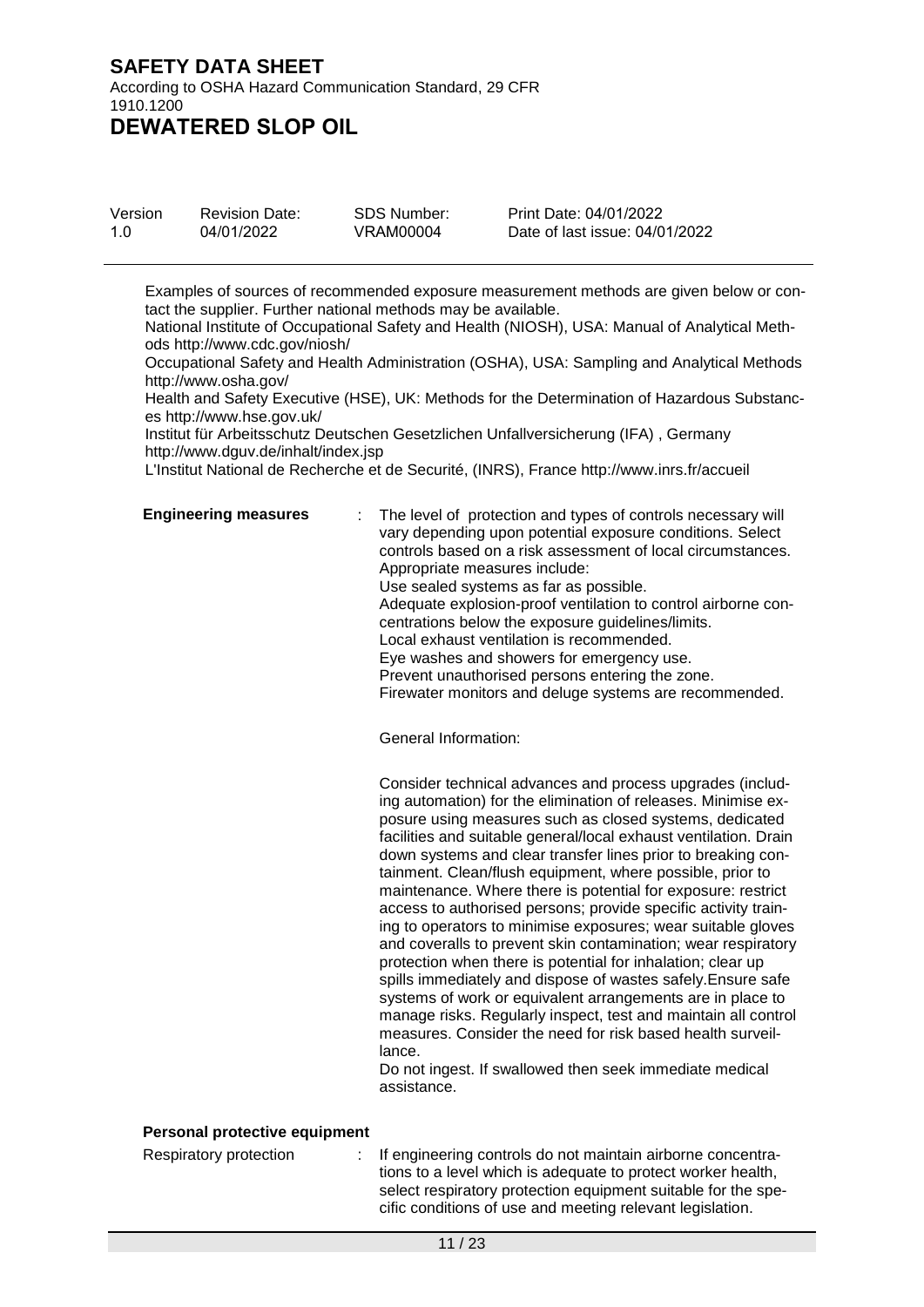| Version<br>1.0 | <b>Revision Date:</b><br>04/01/2022 | SDS Number:<br><b>VRAM00004</b> | Print Date: 04/01/2022<br>Date of last issue: 04/01/2022                                                                                                                                                                                                                                                                                                                                                                                                                                                                                                                                                                                                                                                                                                                                                                                                                                                                                                                                                                                                                                                                                           |
|----------------|-------------------------------------|---------------------------------|----------------------------------------------------------------------------------------------------------------------------------------------------------------------------------------------------------------------------------------------------------------------------------------------------------------------------------------------------------------------------------------------------------------------------------------------------------------------------------------------------------------------------------------------------------------------------------------------------------------------------------------------------------------------------------------------------------------------------------------------------------------------------------------------------------------------------------------------------------------------------------------------------------------------------------------------------------------------------------------------------------------------------------------------------------------------------------------------------------------------------------------------------|
|                |                                     | ratus.                          | Check with respiratory protective equipment suppliers.<br>Where air-filtering respirators are suitable, select an appro-<br>priate combination of mask and filter.<br>Where air-filtering respirators are unsuitable (e.g. airborne<br>concentrations are high, risk of oxygen deficiency, confined<br>space) use appropriate positive pressure breathing appa-<br>All respiratory protection equipment and use must be in ac-<br>cordance with local regulations.                                                                                                                                                                                                                                                                                                                                                                                                                                                                                                                                                                                                                                                                                 |
|                |                                     |                                 | Respirator selection, use and maintenance should be in ac-<br>cordance with the requirements of the OSHA Respiratory<br>Protection Standard, 29 CFR 1910.134.                                                                                                                                                                                                                                                                                                                                                                                                                                                                                                                                                                                                                                                                                                                                                                                                                                                                                                                                                                                      |
|                |                                     |                                 | Select a filter suitable for the combination of organic gases<br>and vapours [Type A/Type P boiling point >65°C (149°F)].                                                                                                                                                                                                                                                                                                                                                                                                                                                                                                                                                                                                                                                                                                                                                                                                                                                                                                                                                                                                                          |
|                | Hand protection<br>Remarks          |                                 | Personal hygiene is a key element of effective hand care.<br>Gloves must only be worn on clean hands. After using<br>gloves, hands should be washed and dried thoroughly. Appli-<br>cation of a non-perfumed moisturizer is recommended. Suit-<br>ability and durability of a glove is dependent on usage, e.g.<br>frequency and duration of contact, chemical resistance of<br>glove material, dexterity. Always seek advice from glove sup-<br>pliers. Contaminated gloves should be replaced. For continu-<br>ous contact we recommend gloves with breakthrough time of<br>more than 240 minutes with preference for > 480 minutes<br>where suitable gloves can be identified. For short-term/splash<br>protection we recommend the same, but recognize that suit-<br>able gloves offering this level of protection may not be avail-<br>able and in this case a lower breakthrough time maybe ac-<br>ceptable so long as appropriate maintenance and replace-<br>ment regimes are followed. Glove thickness is not a good<br>predictor of glove resistance to a chemical as it is dependent<br>on the exact composition of the glove material. |
|                | Eye protection                      | adequate eye protection.        | Wear goggles for use against liquids and gas.<br>If a local risk assessment deems it so then chemical splash<br>goggles may not be required and safety glasses may provide                                                                                                                                                                                                                                                                                                                                                                                                                                                                                                                                                                                                                                                                                                                                                                                                                                                                                                                                                                         |
|                | Skin and body protection            | t.                              | Wear chemical resistant gloves/gauntlets and boots. Where<br>risk of splashing, also wear an apron.                                                                                                                                                                                                                                                                                                                                                                                                                                                                                                                                                                                                                                                                                                                                                                                                                                                                                                                                                                                                                                                |
|                | Protective measures                 |                                 | Personal protective equipment (PPE) should meet recom-<br>mended national standards. Check with PPE suppliers.                                                                                                                                                                                                                                                                                                                                                                                                                                                                                                                                                                                                                                                                                                                                                                                                                                                                                                                                                                                                                                     |
|                | Hygiene measures                    |                                 | Always observe good personal hygiene measures, such as<br>washing hands after handling the material and before eating,<br>drinking, and/or smoking. Routinely wash work clothing and<br>protective equipment to remove contaminants. Discard con-                                                                                                                                                                                                                                                                                                                                                                                                                                                                                                                                                                                                                                                                                                                                                                                                                                                                                                  |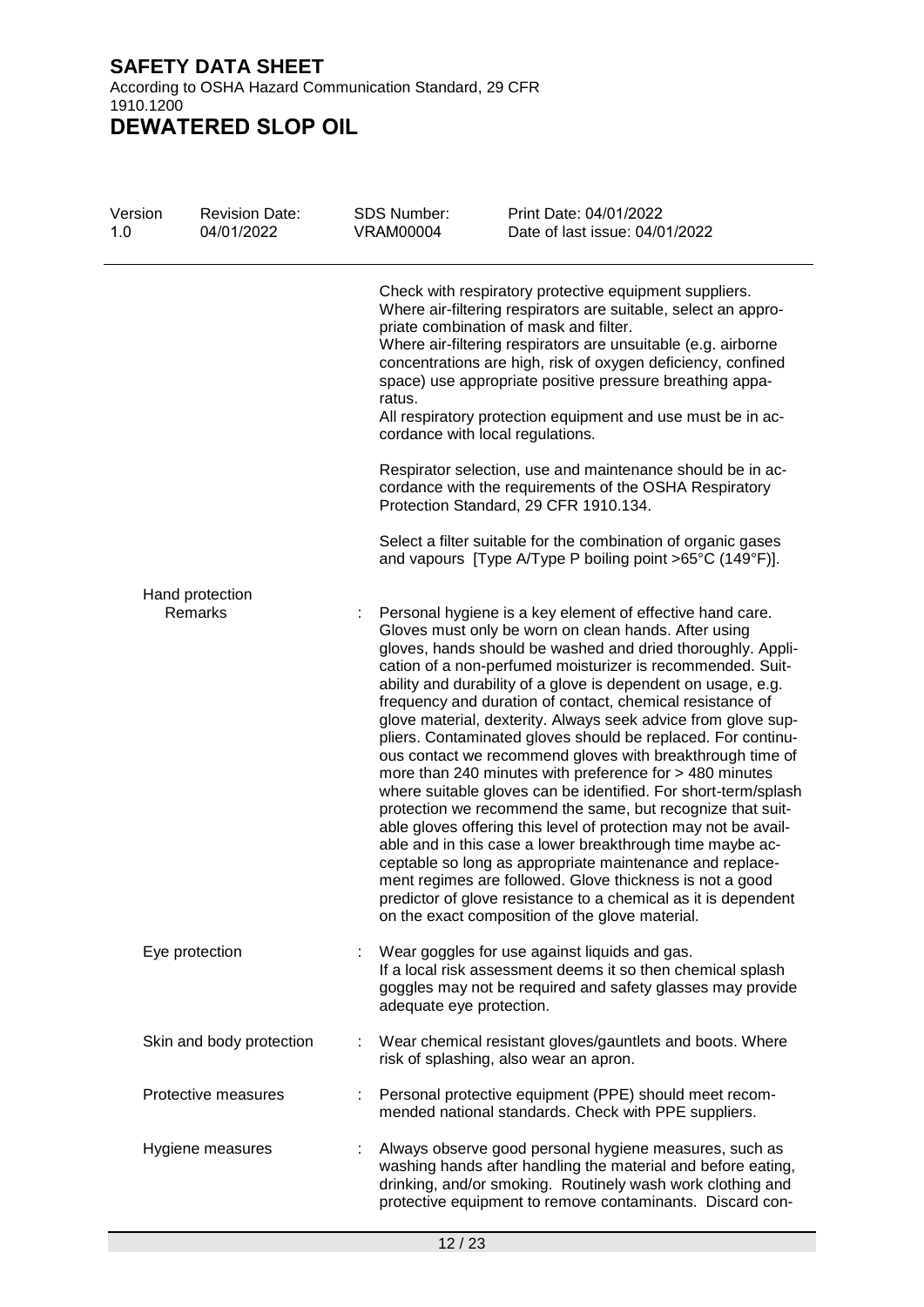| Version<br>1.0 | <b>Revision Date:</b><br>04/01/2022                   |           | SDS Number:<br><b>VRAM00004</b> | Print Date: 04/01/2022<br>Date of last issue: 04/01/2022                                                                                                                                       |
|----------------|-------------------------------------------------------|-----------|---------------------------------|------------------------------------------------------------------------------------------------------------------------------------------------------------------------------------------------|
|                |                                                       |           | Practice good housekeeping.     | taminated clothing and footwear that cannot be cleaned.                                                                                                                                        |
|                | <b>Environmental exposure controls</b>                |           |                                 |                                                                                                                                                                                                |
|                | General advice                                        |           | vapour.<br>section 6.           | : Local guidelines on emission limits for volatile substances<br>must be observed for the discharge of exhaust air containing<br>Information on accidental release measures are to be found in |
|                | <b>SECTION 9. PHYSICAL AND CHEMICAL PROPERTIES</b>    |           |                                 |                                                                                                                                                                                                |
|                | Appearance                                            |           | liquid                          |                                                                                                                                                                                                |
|                | Colour                                                |           | Colourless to light coloured    |                                                                                                                                                                                                |
|                | Odour                                                 |           | Hydrocarbon                     |                                                                                                                                                                                                |
|                | <b>Odour Threshold</b>                                |           | Data not available              |                                                                                                                                                                                                |
|                | pH                                                    |           | Not applicable                  |                                                                                                                                                                                                |
|                | Initial boiling point and boiling<br>range            | $\sim$ 10 |                                 | Typical 160 - 400 °C / 320 - 752 °F                                                                                                                                                            |
|                | Flash point                                           |           | 55 °C / 131 °F                  |                                                                                                                                                                                                |
|                | Evaporation rate                                      |           | Data not available              |                                                                                                                                                                                                |
|                | Flammability (solid, gas)                             | ÷         | Not applicable                  |                                                                                                                                                                                                |
|                | Upper explosion limit / upper<br>flammability limit   | ÷         | no data available               |                                                                                                                                                                                                |
|                | Lower explosion limit / Lower :<br>flammability limit |           | Data not available              |                                                                                                                                                                                                |
|                | Vapour pressure                                       |           | 2 - 4 kPa (38.0 °C / 100.4 °F)  |                                                                                                                                                                                                |
|                | Relative vapour density                               |           | Data not available              |                                                                                                                                                                                                |
|                | Relative density                                      |           | Data not available              |                                                                                                                                                                                                |
|                | Density                                               |           |                                 | 835 - 849 kg/m3 (15 °C / 59 °F)                                                                                                                                                                |
|                | Solubility(ies)<br>Water solubility                   |           | Data not available              |                                                                                                                                                                                                |
|                | Solubility in other solvents                          | ÷         | Data not available              |                                                                                                                                                                                                |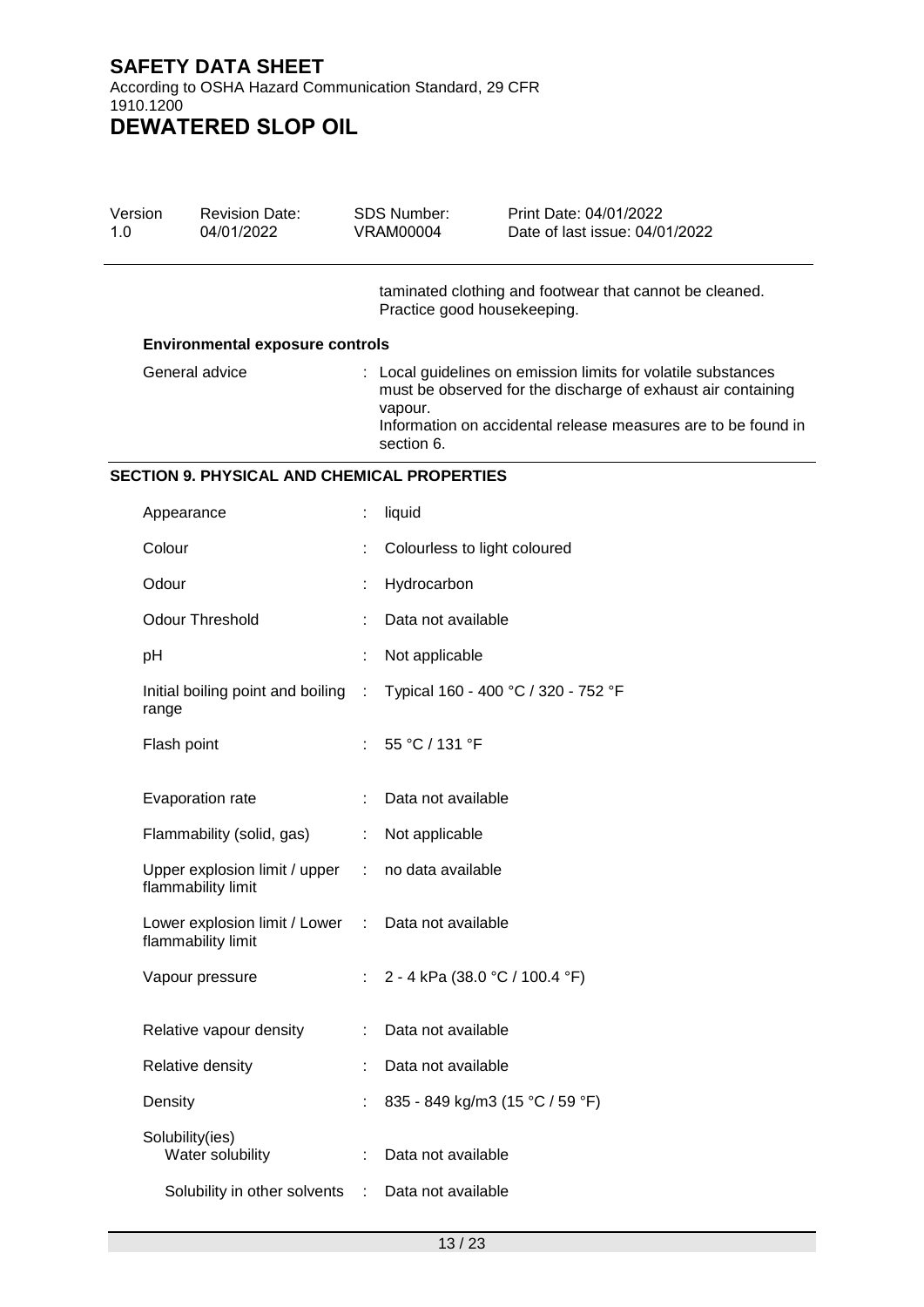**DEWATERED SLOP OIL**

| Version<br>1.0 | <b>Revision Date:</b><br>04/01/2022        |  | <b>SDS Number:</b><br>VRAM00004 | Print Date: 04/01/2022<br>Date of last issue: 04/01/2022                                                                                                                                                                                                                                                                                                                                                                                                                                                                                  |  |  |
|----------------|--------------------------------------------|--|---------------------------------|-------------------------------------------------------------------------------------------------------------------------------------------------------------------------------------------------------------------------------------------------------------------------------------------------------------------------------------------------------------------------------------------------------------------------------------------------------------------------------------------------------------------------------------------|--|--|
|                | Partition coefficient: n-<br>octanol/water |  | $log$ Pow: ca. $2 - 7$          |                                                                                                                                                                                                                                                                                                                                                                                                                                                                                                                                           |  |  |
|                | Auto-ignition temperature                  |  | Data not available              |                                                                                                                                                                                                                                                                                                                                                                                                                                                                                                                                           |  |  |
|                | Decomposition temperature                  |  | Data not available              |                                                                                                                                                                                                                                                                                                                                                                                                                                                                                                                                           |  |  |
| Viscosity      | Viscosity, kinematic                       |  | < 20 mm2/s (40 °C / 104 °F)     |                                                                                                                                                                                                                                                                                                                                                                                                                                                                                                                                           |  |  |
|                | <b>Explosive properties</b>                |  |                                 | Classification Code: Not classified                                                                                                                                                                                                                                                                                                                                                                                                                                                                                                       |  |  |
|                | Oxidizing properties                       |  | Not applicable                  |                                                                                                                                                                                                                                                                                                                                                                                                                                                                                                                                           |  |  |
| Conductivity   |                                            |  | uid                             | Low conductivity: $<$ 100 pS/m, The conductivity of this material<br>makes it a static accumulator., A liquid is typically considered<br>nonconductive if its conductivity is below 100 pS/m and is<br>considered semi-conductive if its conductivity is below 10,000<br>pS/m., Whether a liquid is nonconductive or semiconductive,<br>the precautions are the same., A number of factors, for exam-<br>ple liquid temperature, presence of contaminants, and anti-<br>static additives can greatly influence the conductivity of a liq- |  |  |

## **SECTION 10. STABILITY AND REACTIVITY**

| Reactivity                              |   | May oxidise in the presence of air.                                                                                                                                                                                                                                                                                                                                                                                  |
|-----------------------------------------|---|----------------------------------------------------------------------------------------------------------------------------------------------------------------------------------------------------------------------------------------------------------------------------------------------------------------------------------------------------------------------------------------------------------------------|
| Chemical stability                      |   | Stable under normal conditions of use.                                                                                                                                                                                                                                                                                                                                                                               |
| Possibility of hazardous reac-<br>tions | ÷ | No hazardous reaction is expected when handled and stored<br>according to provisions                                                                                                                                                                                                                                                                                                                                 |
| Conditions to avoid                     |   | Avoid heat, sparks, open flames and other ignition sources.                                                                                                                                                                                                                                                                                                                                                          |
|                                         |   | In certain circumstances product can ignite due to static elec-<br>tricity.                                                                                                                                                                                                                                                                                                                                          |
| Incompatible materials                  |   | Strong oxidising agents.                                                                                                                                                                                                                                                                                                                                                                                             |
| Hazardous decomposition<br>products     |   | Hazardous decomposition products are not expected to form<br>during normal storage.<br>Thermal decomposition is highly dependent on conditions. A<br>complex mixture of airborne solids, liquids and gases includ-<br>ing carbon monoxide, carbon dioxide, sulphur oxides and<br>unidentified organic compounds will be evolved when this<br>material undergoes combustion or thermal or oxidative degra-<br>dation. |

## **SECTION 11. TOXICOLOGICAL INFORMATION**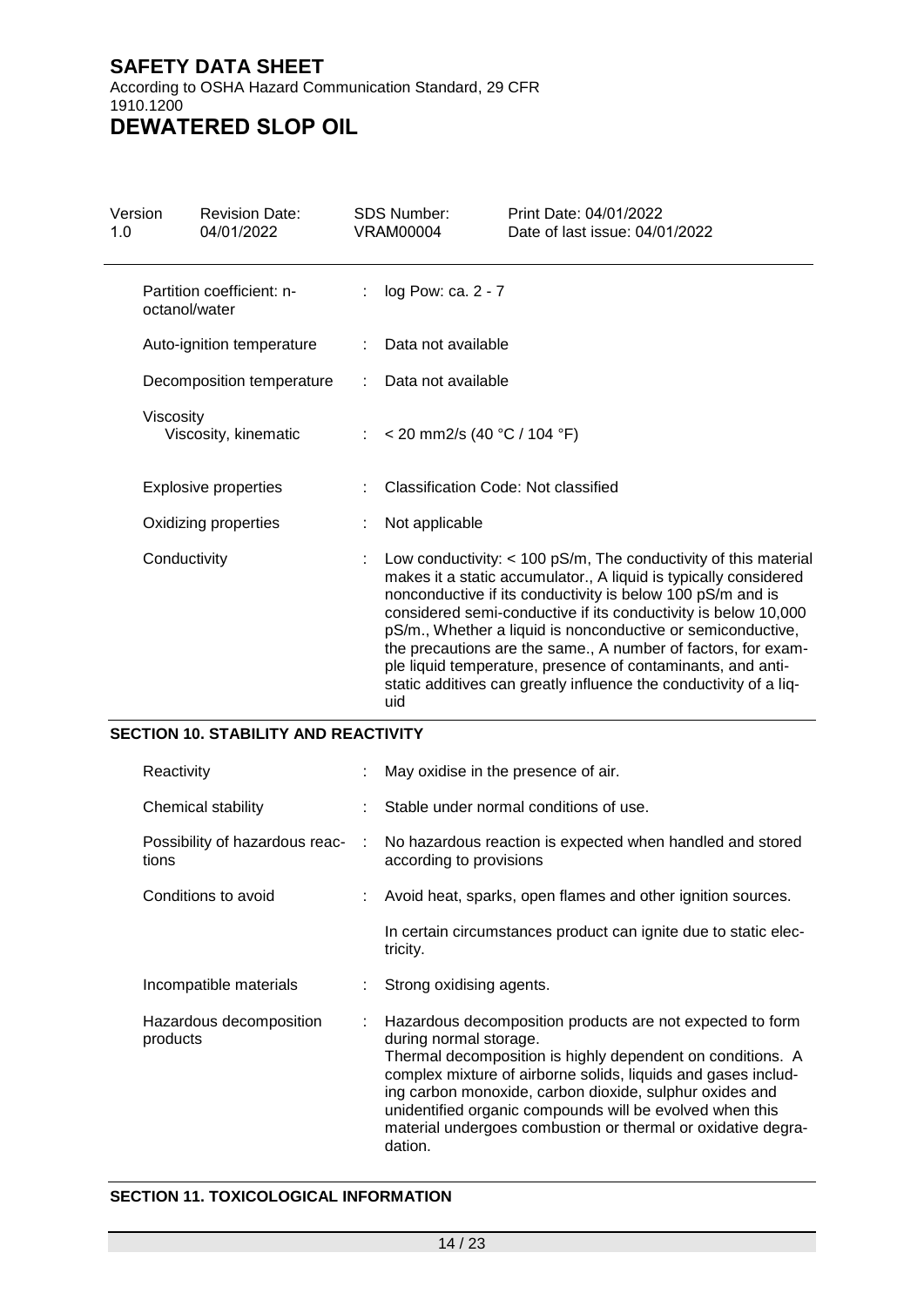Version 1.0 Revision Date: 04/01/2022 SDS Number: VRAM00004 Print Date: 04/01/2022 Date of last issue: 04/01/2022 Basis for assessment : Information given is based on product data, a knowledge of the components and the toxicology of similar products.Unless indicated otherwise, the data presented is representative of the product as a whole, rather than for individual component(s). **Information on likely routes of exposure** Exposure may occur via inhalation, ingestion, skin absorption, skin or eye contact, and accidental ingestion. **Acute toxicity Product:** Acute oral toxicity : LD50 Oral (Rat): > 5,000 mg/kg Remarks: Low toxicity: Acute inhalation toxicity : LC 50 (Rat): > 5 mg/l Exposure time: 4 h Remarks: Low toxicity: Remarks: Based on human experience, breathing of vapours or mists may cause a temporary burning sensation to nose, throat and lungs. Acute dermal toxicity : LD 50 (Rabbit): > 2,000 mg/kg Remarks: Low toxicity:

#### **Skin corrosion/irritation**

#### **Product:**

Remarks: Irritating to skin.

#### **Serious eye damage/eye irritation**

#### **Product:**

Remarks: Slightly irritating to the eye., Based on available data, the classification criteria are not met.

#### **Respiratory or skin sensitisation**

#### **Product:**

Remarks: Not a sensitiser. Based on available data, the classification criteria are not met.

#### **Germ cell mutagenicity**

#### **Product:**

: Remarks: Contains Benzene, CAS # 71-43-2., May cause heritable genetic damage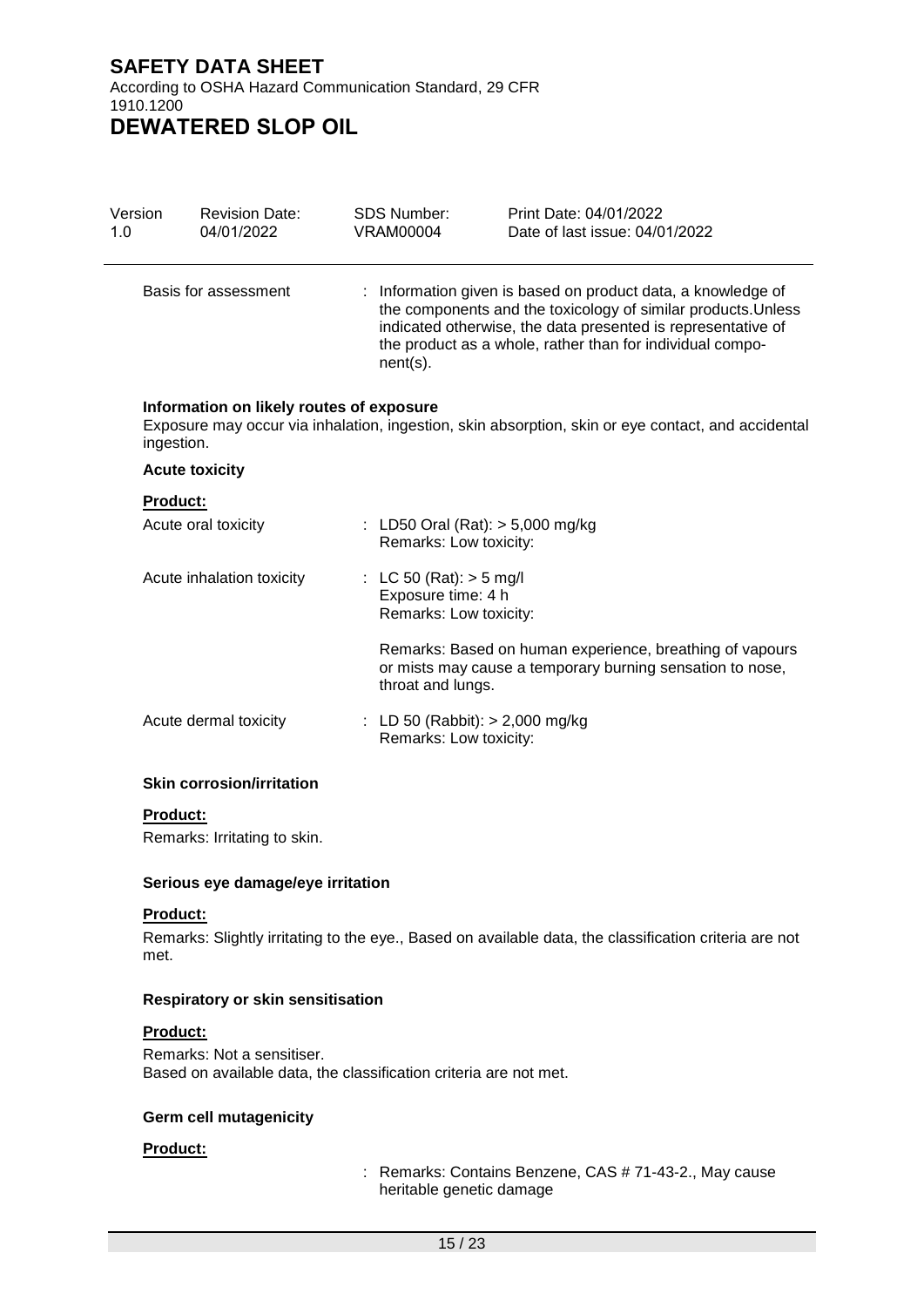Version 1.0 Revision Date: 04/01/2022

SDS Number: VRAM00004

Print Date: 04/01/2022 Date of last issue: 04/01/2022

Remarks: Mutagenicity studies on gasoline and gasoline blending streams have shown predominantly negative results.

#### **Carcinogenicity**

#### **Product:**

Remarks: Contains Benzene, CAS # 71-43-2., Known human carcinogen.

Remarks: Contains Benzene, CAS # 71-43-2., May cause leukaemia (AML - acute myelogenous leukaemia).

Remarks: Inhalation exposure to mice causes liver tumours, which are not considered relevant to humans.

Remarks: An epidemiology study of more than 18,000 petroleum marketing and distribution workers found no significantly increased risk of death from leukemia, multiple myeloma, or kidney cancer associated with gasoline exposure.

| <b>IARC</b>                   | No component of this product present at levels greater than or<br>equal to 0.1% is identified as probable, possible or confirmed<br>human carcinogen by IARC.                                          |
|-------------------------------|--------------------------------------------------------------------------------------------------------------------------------------------------------------------------------------------------------|
| <b>OSHA</b>                   | No component of this product present at levels greater than or<br>equal to 0.1% is on OSHA's list of regulated carcinogens.                                                                            |
| <b>NTP</b>                    | No component of this product present at levels greater than or<br>equal to 0.1% is identified as a known or anticipated carcinogen<br>by NTP.                                                          |
| <b>Reproductive toxicity</b>  |                                                                                                                                                                                                        |
| <b>Product:</b>               |                                                                                                                                                                                                        |
|                               | Remarks: Contains Toluene, CAS # 108-88-3., Causes foe-<br>totoxicity at doses which are maternally toxic.                                                                                             |
|                               | Remarks: Contains n-Hexane, CAS # 110-54-3., May impair<br>fertility at doses which produce other toxic effects.                                                                                       |
|                               | Remarks: Contains Toluene, CAS # 108-88-3., Many case<br>studies involving abuse during pregnancy indicate that toluene<br>can cause birth defects, growth retardation and learning diffi-<br>culties. |
| <b>STOT - single exposure</b> |                                                                                                                                                                                                        |
| <b>Product:</b>               |                                                                                                                                                                                                        |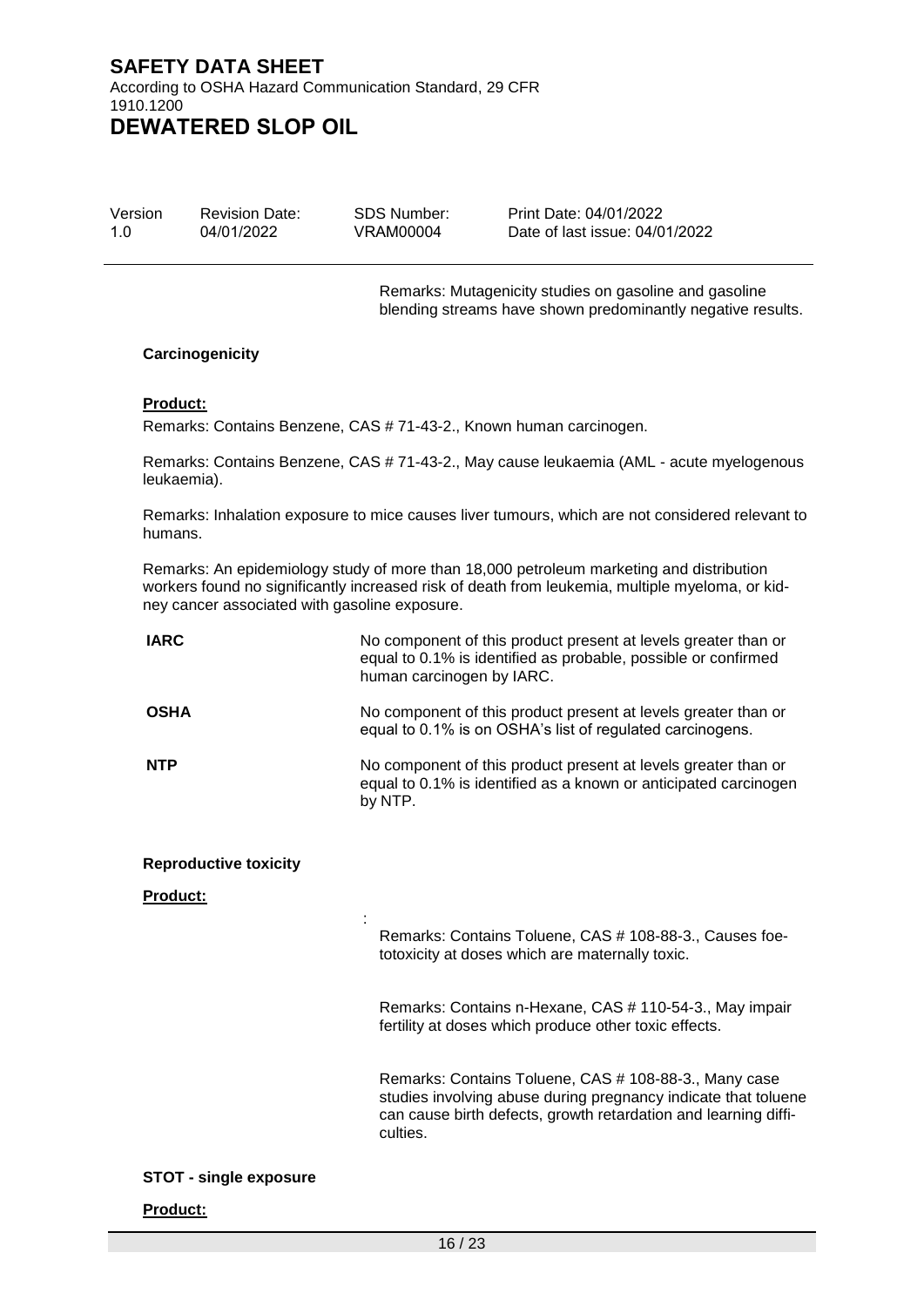| Version | <b>Revision Date:</b> | SDS Number: | Print Date: 04/01/2022         |
|---------|-----------------------|-------------|--------------------------------|
| 1.0     | 04/01/2022            | VRAM00004   | Date of last issue: 04/01/2022 |

Remarks: High concentrations may cause central nervous system depression resulting in headaches, dizziness and nausea; continued inhalation may result in unconsciousness and/or death.

#### **STOT - repeated exposure**

#### **Product:**

Remarks: Kidney: caused kidney effects in male rats which are not considered relevant to humans

Remarks: Contains n-Hexane, CAS # 110-54-3., Peripheral nervous system: repeated exposure causes peripheral neuropathy in animals.

Remarks: Contains Benzene, CAS # 71-43-2., Blood-forming organs: repeated exposure affects the bone marrow.

#### **Aspiration toxicity**

#### **Product:**

Aspiration into the lungs when swallowed or vomited may cause chemical pneumonitis which can be fatal.

#### **Further information**

#### **Product:**

Remarks: Exposure to very high concentrations of similar materials has been associated with irregular heart rhythms and cardiac arrest.

Remarks: Contains Toluene, CAS # 108-88-3., Prolonged and repeated exposures to high concentrations have resulted in hearing loss in rats. Solvent abuse and noise interaction in the work environment may cause hearing loss.

Remarks: Contains Toluene, CAS # 108-88-3., Abuse of vapours has been associated with organ damage and death.

Remarks: May cause MDS (Myelodysplastic Syndrome)., Contains Benzene, CAS # 71-43-2.

Remarks: Classifications by other authorities under varying regulatory frameworks may exist.

#### **SECTION 12. ECOLOGICAL INFORMATION**

| Basis for assessment | : Incomplete ecotoxicological data are available for this product.<br>The information given below is based partly on a knowledge of<br>the components and the ecotoxicology of similar products.<br>Unless indicated otherwise, the data presented is representa-<br>tive of the product as a whole, rather than for individual com- |
|----------------------|--------------------------------------------------------------------------------------------------------------------------------------------------------------------------------------------------------------------------------------------------------------------------------------------------------------------------------------|
|                      | ponent(s).                                                                                                                                                                                                                                                                                                                           |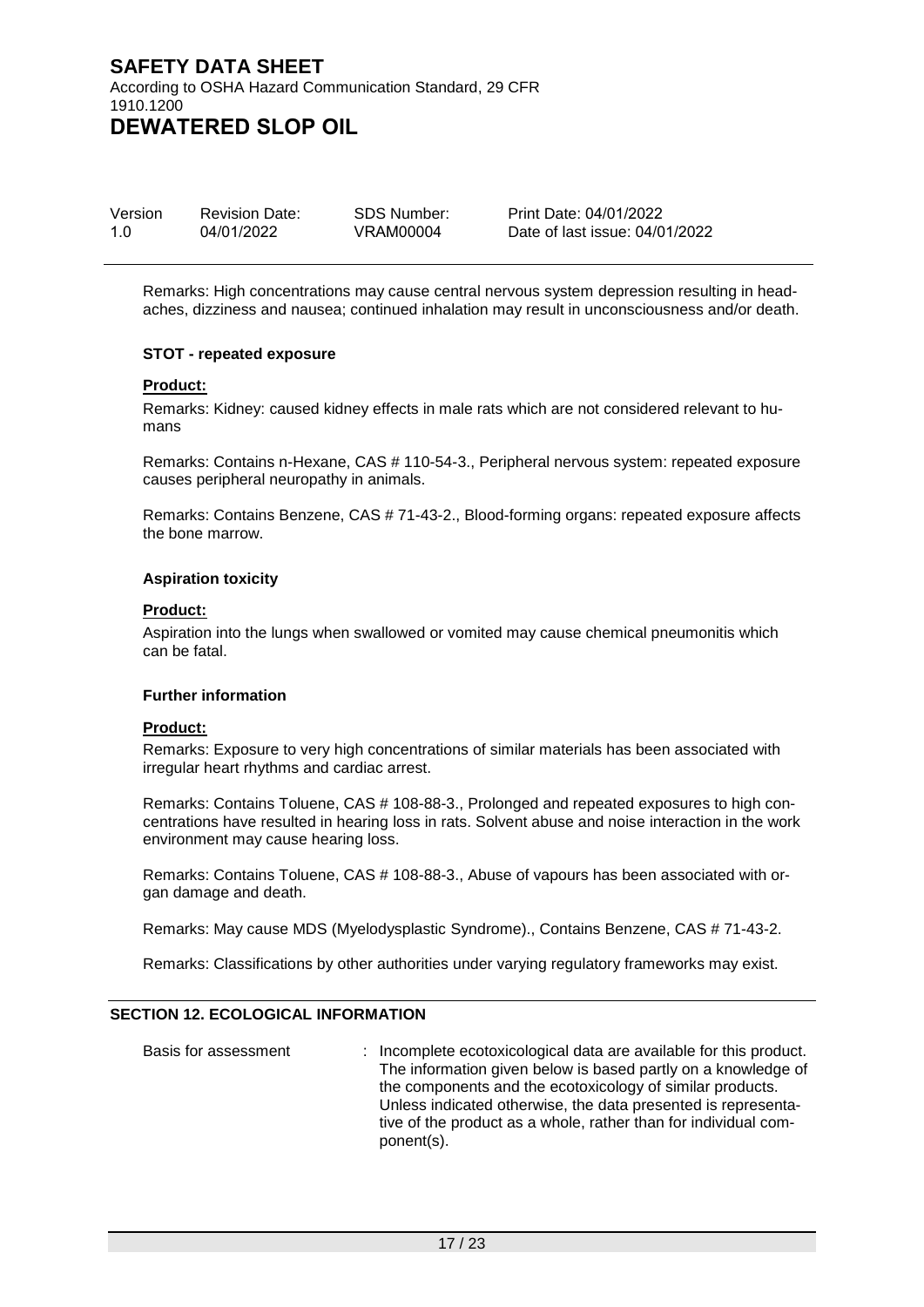| Version            | <b>Revision Date:</b><br>04/01/2022                             |   | <b>SDS Number:</b><br><b>VRAM00004</b>            | Print Date: 04/01/2022<br>Date of last issue: 04/01/2022                                                     |
|--------------------|-----------------------------------------------------------------|---|---------------------------------------------------|--------------------------------------------------------------------------------------------------------------|
| <b>Ecotoxicity</b> |                                                                 |   |                                                   |                                                                                                              |
| <b>Product:</b>    |                                                                 |   |                                                   |                                                                                                              |
| ty)                | Toxicity to fish (Acute toxici-                                 |   | Toxic                                             | Remarks: LL/EL/IL50 $> 1$ <= 10 mg/l                                                                         |
| toxicity)          | Toxicity to daphnia and other :<br>aquatic invertebrates (Acute |   | Toxic                                             | Remarks: LL/EL/IL50 $> 1$ <= 10 mg/l                                                                         |
| icity)             | Toxicity to algae (Acute tox-                                   |   | Remarks: LL/EL/IL50 $> 1$ <= 10 mg/l<br>Toxic     |                                                                                                              |
| icity)             | Toxicity to fish (Chronic tox-                                  | ÷ | Remarks: Data not available                       |                                                                                                              |
| ic toxicity)       | aquatic invertebrates (Chron-                                   |   |                                                   | Toxicity to daphnia and other : Remarks: NOEC/NOEL > 1.0 - <= 10 mg/l                                        |
|                    | Toxicity to microorganisms<br>(Acute toxicity)                  |   | : Remarks: LL/EL/IL50 > 10 <= 100 mg/l<br>Harmful |                                                                                                              |
|                    | <b>Persistence and degradability</b>                            |   |                                                   |                                                                                                              |
| <b>Product:</b>    |                                                                 |   |                                                   |                                                                                                              |
|                    | Biodegradability                                                |   |                                                   | Remarks: Expected to be inherently biodegradable.<br>Oxidises rapidly by photo-chemical reactions in air.    |
|                    | <b>Bioaccumulative potential</b>                                |   |                                                   |                                                                                                              |
| Product:           |                                                                 |   |                                                   |                                                                                                              |
|                    | <b>Bioaccumulation</b>                                          |   | mulate.                                           | Remarks: Contains constituents with the potential to bioaccu-                                                |
|                    | <b>Mobility in soil</b>                                         |   |                                                   |                                                                                                              |
| Product:           |                                                                 |   |                                                   |                                                                                                              |
| Mobility           |                                                                 |   | Floats on water.                                  | Remarks: If product enters soil, one or more constituents will<br>be mobile and may contaminate groundwater. |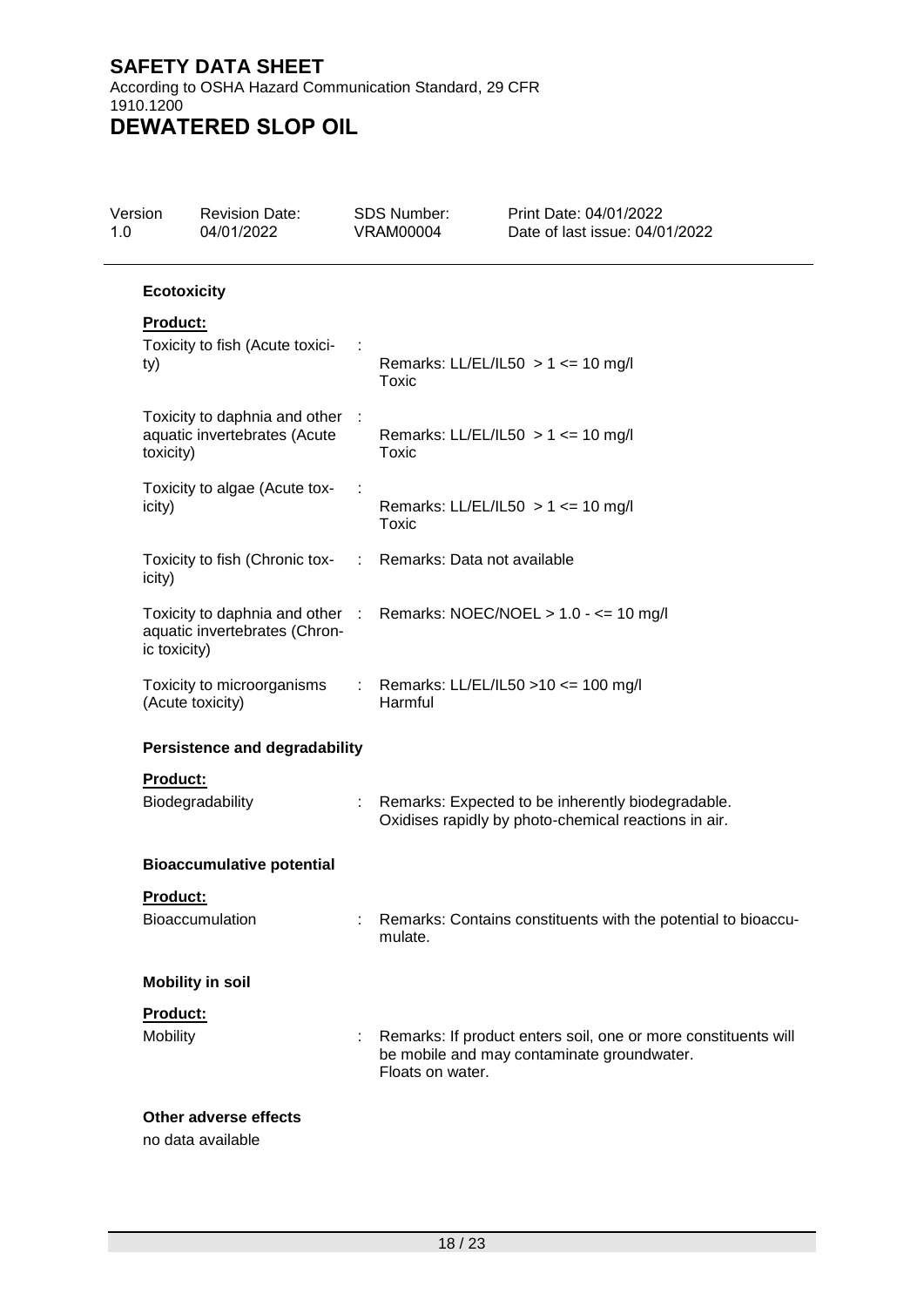| Version | <b>Revision Date:</b> | <b>SDS Number:</b> | Print Date: 04/01/2022         |
|---------|-----------------------|--------------------|--------------------------------|
| 1.0     | 04/01/2022            | VRAM00004          | Date of last issue: 04/01/2022 |

#### **SECTION 13. DISPOSAL CONSIDERATIONS**

| <b>Disposal methods</b>             |                                                                                                                                                                                                                                                                                                                                                                                                                                                                                                                                                                                                                                                                                                                                                                                    |
|-------------------------------------|------------------------------------------------------------------------------------------------------------------------------------------------------------------------------------------------------------------------------------------------------------------------------------------------------------------------------------------------------------------------------------------------------------------------------------------------------------------------------------------------------------------------------------------------------------------------------------------------------------------------------------------------------------------------------------------------------------------------------------------------------------------------------------|
| Waste from residues                 | Recover or recycle if possible.<br>It is the responsibility of the waste generator to determine the<br>toxicity and physical properties of the material generated to<br>determine the proper waste classification and disposal meth-<br>ods in compliance with applicable regulations.<br>Waste arising from a spillage or tank cleaning should be dis-<br>posed of in accordance with prevailing regulations, preferably<br>to a recognised collector or contractor. The competence of the<br>collector or contractor should be established beforehand.<br>Do not dispose into the environment, in drains or in water<br>courses<br>Do not dispose of tank water bottoms by allowing them to<br>drain into the ground.<br>This will result in soil and groundwater contamination. |
| Contaminated packaging              | Drain container thoroughly.<br>After draining, vent in a safe place away from sparks and fire.<br>Residues may cause an explosion hazard.<br>Do not puncture, cut, or weld uncleaned drums.<br>Send to drum recoverer or metal reclaimer.<br>Do not pollute the soil, water or environment with the waste<br>container.                                                                                                                                                                                                                                                                                                                                                                                                                                                            |
| <b>Local legislation</b><br>Remarks | Disposal should be in accordance with applicable regional,<br>national, and local laws and regulations.<br>Local regulations may be more stringent than regional or na-<br>tional requirements and must be complied with.                                                                                                                                                                                                                                                                                                                                                                                                                                                                                                                                                          |

#### **SECTION 14. TRANSPORT INFORMATION**

#### **National Regulations**

|                      | US Department of Transportation Classification (49 CFR Parts 171-180)                                                                                                                                                                                                                      |
|----------------------|--------------------------------------------------------------------------------------------------------------------------------------------------------------------------------------------------------------------------------------------------------------------------------------------|
| UN/ID/NA number      | $:$ UN 1203                                                                                                                                                                                                                                                                                |
| Proper shipping name | : GASOLINE                                                                                                                                                                                                                                                                                 |
| Class                | $\therefore$ 3                                                                                                                                                                                                                                                                             |
| Packing group        | : II                                                                                                                                                                                                                                                                                       |
| Labels               | $\therefore$ 3                                                                                                                                                                                                                                                                             |
| Marine pollutant     | : no                                                                                                                                                                                                                                                                                       |
| <b>Remarks</b>       | : Oil: This product is an oil under 49CFR (DOT) Part 130. If<br>shipped by rail or highway in a tank with a capacity of 3500<br>gallons or more, it is subject to these requirements. Mixtures<br>or solutions containing 10% or more of this product may also<br>be subject to this rule. |

#### **International Regulations**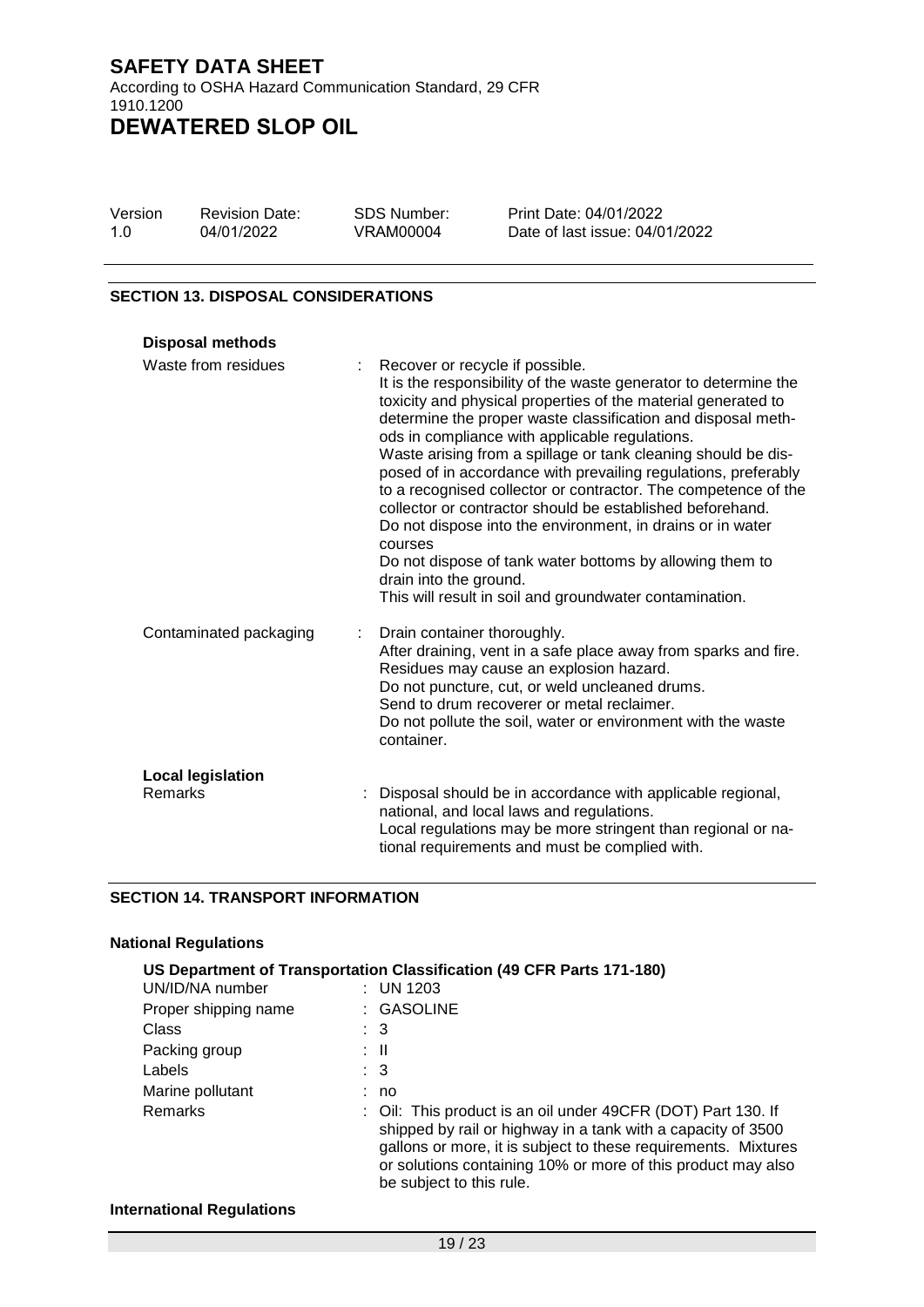According to OSHA Hazard Communication Standard, 29 CFR 1910.1200 **DEWATERED SLOP OIL**

Version 1.0 Revision Date: 04/01/2022 SDS Number: VRAM00004 Print Date: 04/01/2022 Date of last issue: 04/01/2022 **IATA-DGR**  $\therefore$  UN 1203 Proper shipping name : GASOLINE<br>Class : 3 Class Packing group : II Labels : 3

## **IMDG-Code**

| UN number            | $:$ UN 1203    |
|----------------------|----------------|
| Proper shipping name | : GASOLINE     |
| Class                | : 3            |
| Packing group        | : II           |
| Labels               | $\therefore$ 3 |
| Marine pollutant     | : yes          |

# **Transport in bulk according to Annex II of MARPOL 73/78 and the IBC Code**

| Pollution category<br>Ship type<br>Product name<br>Special precautions | : Y<br>: 3<br>: Benzene and mixtures having 10% benzene or more<br>: Special Precautions: Refer to Chapter 7, Handling & Storage,<br>for special precautions which a user needs to be aware of or<br>needs to comply with in connection with transport. |
|------------------------------------------------------------------------|---------------------------------------------------------------------------------------------------------------------------------------------------------------------------------------------------------------------------------------------------------|
| <b>Special precautions for user</b>                                    |                                                                                                                                                                                                                                                         |
| Remarks                                                                | : Special Precautions: Refer to Chapter 7, Handling & Storage,<br>for special precautions which a user needs to be aware of or<br>needs to comply with in connection with transport.                                                                    |
| <b>Additional Information</b>                                          | : MARPOL Annex 1 rules apply for bulk shipments by sea.                                                                                                                                                                                                 |

# **SECTION 15. REGULATORY INFORMATION**

#### **EPCRA - Emergency Planning and Community Right-to-Know Act**

\*: This material does not contain any components with a CERCLA RQ.

#### **SARA 304 Extremely Hazardous Substances Reportable Quantity**

This material does not contain any components with a section 304 EHS RQ.

# **SARA 302 Extremely Hazardous Substances Threshold Planning Quantity**

This material does not contain any components with a section 302 EHS TPQ.

| SARA 311/312 Hazards | Flammable (gases, aerosols, liquids, or solids)              |
|----------------------|--------------------------------------------------------------|
|                      | Skin corrosion or irritation                                 |
|                      | Aspiration hazard                                            |
|                      | Reproductive toxicity                                        |
|                      | Germ cell mutagenicity                                       |
|                      | Carcinogenicity                                              |
|                      | Specific target organ toxicity (single or repeated exposure) |
|                      |                                                              |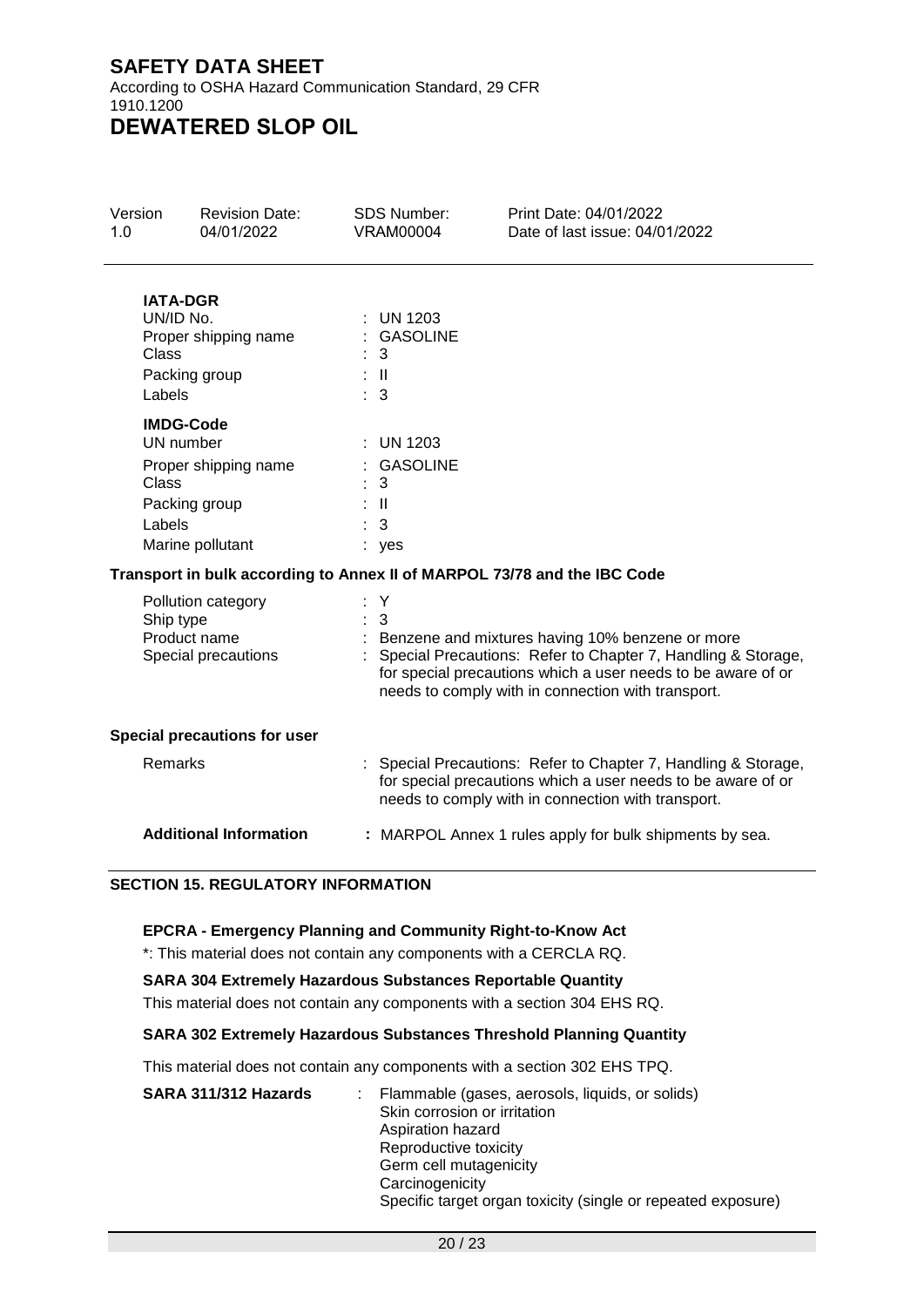| Version | <b>Revision Date:</b> | SDS Number: | Print Date: 04/01/2022         |
|---------|-----------------------|-------------|--------------------------------|
| 1.0     | 04/01/2022            | VRAM00004   | Date of last issue: 04/01/2022 |

**SARA 313** : This material does not contain any chemical components with known CAS numbers that exceed the threshold (De Minimis) reporting levels established by SARA Title III, Section 313.

#### **Clean Water Act**

This product does not contain any Hazardous Chemicals listed under the U.S. CleanWater Act, Section 311, Table 117.3.

#### **US State Regulations**

#### **California Prop. 65**

This product does not contain any chemicals known to State of California to cause cancer, birth defects, or any other reproductive harm.

#### **Other regulations:**

The regulatory information is not intended to be comprehensive. Other regulations may apply to this material.

#### **The components of this product are reported in the following inventories:**

| <b>DSL</b>    | : All components listed. |
|---------------|--------------------------|
| <b>EINECS</b> | : All components listed. |
| AIIC          | : All components listed. |
| <b>TSCA</b>   | : All components listed. |

#### **SECTION 16. OTHER INFORMATION**

#### **Further information**

NFPA Rating (Health, Fire, Reac-2, 2, 0 tivity)

#### **Full text of other abbreviations**

| ACGIH BEI<br>Abbreviations and Acronyms | : ACGIH - Biological Exposure Indices (BEI)<br>: The standard abbreviations and acronyms used in this docu-<br>ment can be looked up in reference literature (e.g. scientific<br>dictionaries) and/or websites.                                                                                                                                                                |
|-----------------------------------------|--------------------------------------------------------------------------------------------------------------------------------------------------------------------------------------------------------------------------------------------------------------------------------------------------------------------------------------------------------------------------------|
|                                         | ACGIH = American Conference of Governmental Industrial<br><b>Hygienists</b><br>$ADR = European Agreement concerning the International$<br>Carriage of Dangerous Goods by Road<br>AICS = Australian Inventory of Chemical Substances<br>ASTM = American Society for Testing and Materials<br>BEL = Biological exposure limits<br>BTEX = Benzene, Toluene, Ethylbenzene, Xylenes |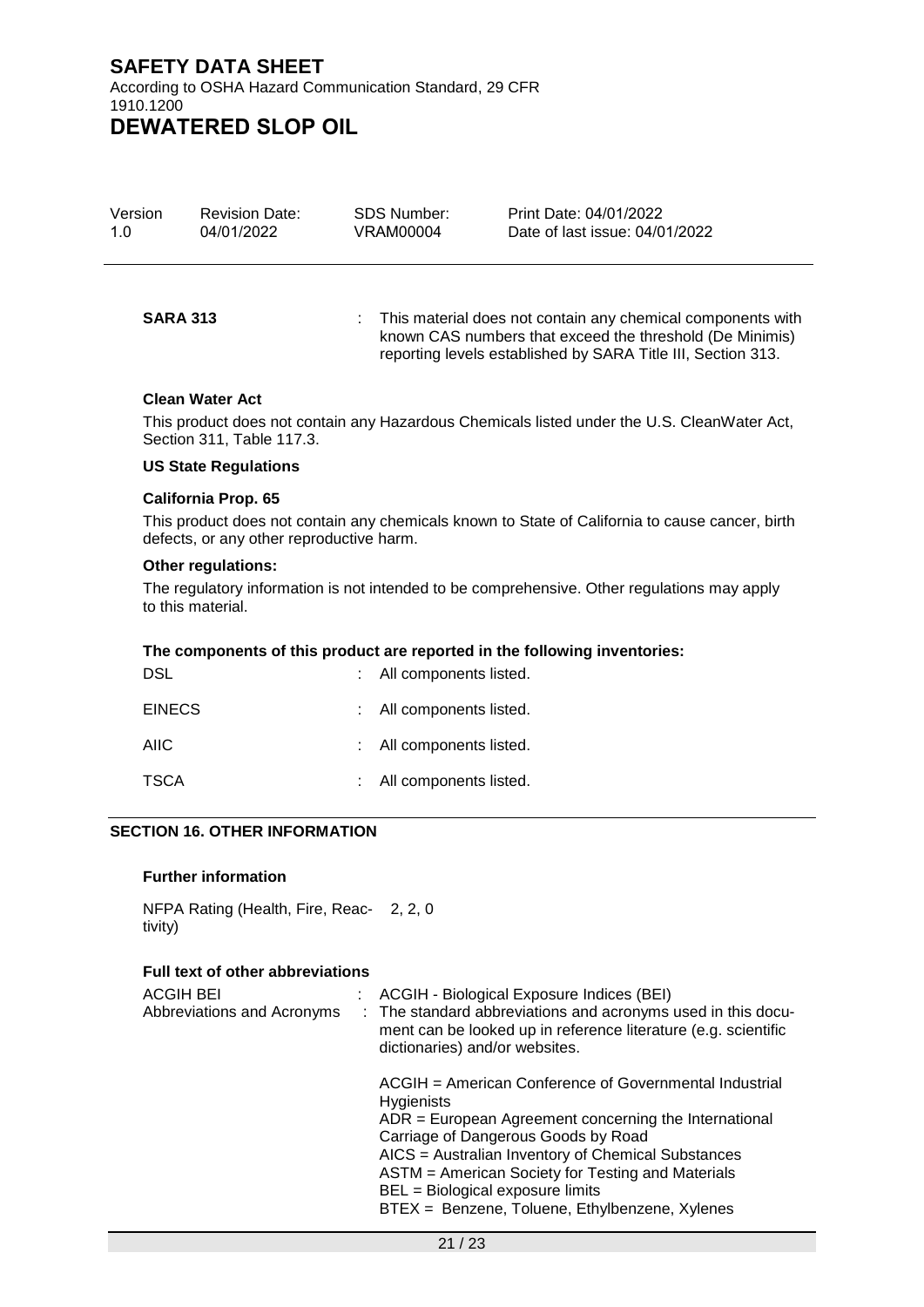According to OSHA Hazard Communication Standard, 29 CFR 1910.1200

| <b>Revision Date:</b><br>04/01/2022 | <b>SDS Number:</b><br><b>VRAM00004</b>      | Print Date: 04/01/2022<br>Date of last issue: 04/01/2022                                                                                                                                                                                                                                                                                                                                                                                                                                                                                                                                                                                                                                                                                                                                                                                                                                                                                                                                                                                                                                                                                                                                                                                                                                                                                                                                                                                                                                                                                                                                                                                                                                                                                                                                                                                                                                               |
|-------------------------------------|---------------------------------------------|--------------------------------------------------------------------------------------------------------------------------------------------------------------------------------------------------------------------------------------------------------------------------------------------------------------------------------------------------------------------------------------------------------------------------------------------------------------------------------------------------------------------------------------------------------------------------------------------------------------------------------------------------------------------------------------------------------------------------------------------------------------------------------------------------------------------------------------------------------------------------------------------------------------------------------------------------------------------------------------------------------------------------------------------------------------------------------------------------------------------------------------------------------------------------------------------------------------------------------------------------------------------------------------------------------------------------------------------------------------------------------------------------------------------------------------------------------------------------------------------------------------------------------------------------------------------------------------------------------------------------------------------------------------------------------------------------------------------------------------------------------------------------------------------------------------------------------------------------------------------------------------------------------|
|                                     | Inventory<br><b>Substances</b><br>Chemicals | <b>CAS</b> = Chemical Abstracts Service<br>CEFIC = European Chemical Industry Council<br>CLP = Classification Packaging and Labelling<br>$COC = Cleveland Open-Cup$<br>DIN = Deutsches Institut fur Normung<br>DMEL = Derived Minimal Effect Level<br>DNEL = Derived No Effect Level<br>DSL = Canada Domestic Substance List<br>$EC = European Commission$<br>$EC50 =$ Effective Concentration fifty<br>ECETOC = European Center on Ecotoxicology and Toxicolo-<br>ECHA = European Chemicals Agency<br>EINECS = The European Inventory of Existing Commercial<br>$EL50 = E$ ffective Loading fifty<br><b>ENCS</b> = Japanese Existing and New Chemical Substances<br>EWC = European Waste Code<br>GHS = Globally Harmonised System of Classification and<br>IARC = International Agency for Research on Cancer<br>IATA = International Air Transport Association<br>IC50 = Inhibitory Concentration fifty<br><b>IMDG</b> = International Maritime Dangerous Goods<br>INV = Chinese Chemicals Inventory<br>$IP346$ = Institute of Petroleum test method $N^{\circ}$ 346 for the<br>determination of polycyclic aromatics DMSO-extractables<br>KECI = Korea Existing Chemicals Inventory<br>$LC50$ = Lethal Concentration fifty<br>LD50 = Lethal Dose fifty per cent.<br>LL/EL/IL = Lethal Loading/Effective Loading/Inhibitory loading<br>MARPOL = International Convention for the Prevention of<br>NOEC/NOEL = No Observed Effect Concentration / No Ob-<br>OE_HPV = Occupational Exposure - High Production Volume<br>PBT = Persistent, Bioaccumulative and Toxic<br>PICCS = Philippine Inventory of Chemicals and Chemical<br>PNEC = Predicted No Effect Concentration<br>REACH = Registration Evaluation And Authorisation Of<br>RID = Regulations Relating to International Carriage of Dan-<br>SKIN_DES = Skin Designation<br>STEL = Short term exposure limit<br>TRA = Targeted Risk Assessment |
|                                     |                                             | TSCA = US Toxic Substances Control Act<br>$TWA = Time-Weighted Average$                                                                                                                                                                                                                                                                                                                                                                                                                                                                                                                                                                                                                                                                                                                                                                                                                                                                                                                                                                                                                                                                                                                                                                                                                                                                                                                                                                                                                                                                                                                                                                                                                                                                                                                                                                                                                                |
|                                     |                                             | gy Of Chemicals<br><b>Chemical Substances</b><br>Labelling of Chemicals<br>IL50 = Inhibitory Level fifty<br>$LL50 = Lethal$ Loading fifty<br><b>Pollution From Ships</b><br>served Effect Level<br>gerous Goods by Rail                                                                                                                                                                                                                                                                                                                                                                                                                                                                                                                                                                                                                                                                                                                                                                                                                                                                                                                                                                                                                                                                                                                                                                                                                                                                                                                                                                                                                                                                                                                                                                                                                                                                                |